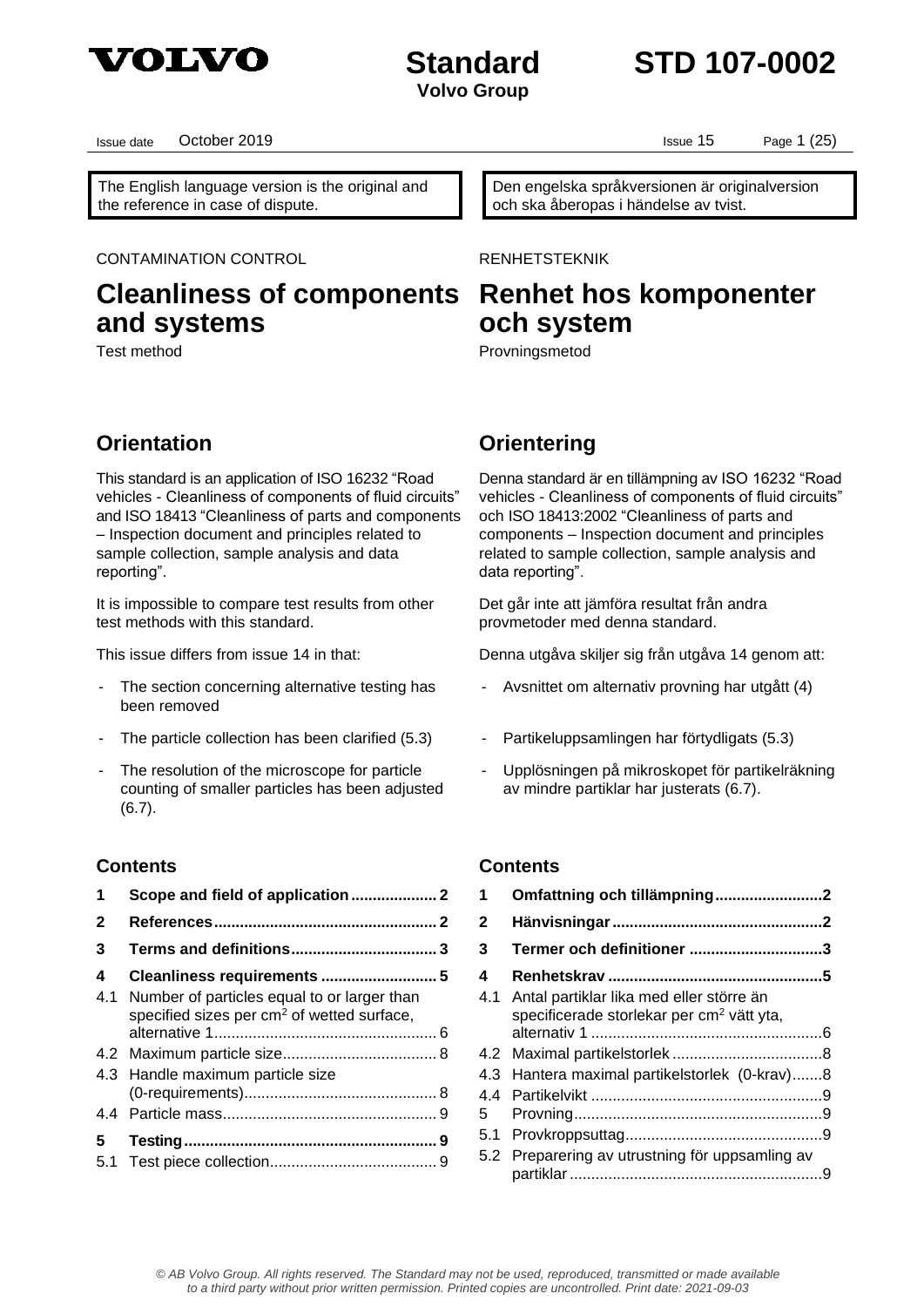

## **Standard STD 107-0002**

### 5.2 [Preparation of particle-collecting equipment](#page-8-7).. 9 5.3 [Particle collection and filtration](#page-9-0) .................... 10 5.4 [Particle sizing and counting](#page-12-0) ......................... 13 5.5 [Particle mass................................................](#page-13-0) 14 5.6 [Confirmation of the particle removal efficacy14](#page-13-1) **6 Apparatus [...................................................](#page-14-0) 15** 6.1 [Contaminant removal equipment](#page-14-1) ................. 15 6.2 [Extraction fluid..............................................](#page-14-2) 15 6.3 [Extraction fluid collection apparatus](#page-15-0) ............ 16 6.4 Filter holder [..................................................](#page-15-1) 16 6.5 Membrane filter [............................................](#page-15-2) 16 6.6 [Vacuum device.............................................](#page-15-3) 16 6.7 [Microscope...................................................](#page-15-4) 16 6.8 Analytical scale [............................................](#page-16-0) 17 **7 Test report [..................................................](#page-16-1) 17 Appendix A – [Test report form.........................](#page-18-0) 19 Appendix B – [Alternative methods for](#page-19-0)  requirement-setting [...........................................](#page-19-0) 20**

### 5.3 Partikeluppsamling och [filtrering...................10](#page-9-1) 5.4 Partikelräkning [..............................................13](#page-12-1) 5.5 Partikelvikt [....................................................14](#page-13-2) 5.6 Kontroll av [partikelavlägsningens](#page-13-3) effektivitet14 **6 [Utrustning....................................................15](#page-14-3)** 6.1 Utrustning för [partikelavlägsning](#page-14-4) ..................15 6.2 [Extraktionsvätska..........................................15](#page-14-5) 6.3 [Utrustning för uppsamling av](#page-15-5)  extraktionsvätska [..........................................16](#page-15-5) 6.4 Filterhållare [...................................................16](#page-15-6) 6.5 [Membranfilter................................................16](#page-15-7) 6.6 [Vakuumutrustning.........................................16](#page-15-8) 6.7 Mikroskop [.....................................................16](#page-15-9) 6.8 Analysvåg [.....................................................17](#page-16-2) **7 [Provningsrapport........................................17](#page-16-3) Bilaga A – [Provningsrapportsblankett.............19](#page-18-1) Bilaga B – [Alternativ kravsättning....................20](#page-19-1)**

### <span id="page-1-0"></span>**1 Scope and field of application 1 Omfattning och tillämpning**

This standard specifies how to specify (sections 4) and control (collecting, analyzing, and reporting results) (sections 5) cleanliness requirements of components.

Particles are collected (washed) from the surface of a component using an extraction fluid. The extraction fluid is filtered, and the particles that are collected on the filter are counted and/or weighed.

The standard can be used to specify the cleanliness requirements for specified surface areas of components. Requirements and results can be specified as the number of particles of specified sizes/surface area (cm<sup>2</sup> ) (section 4.1) and/or mass of particles/surface area (cm<sup>2</sup>) (section 4.3)

Appendix B describes alternative methods for specifying cleanliness.

The following referenced documents are in some cases indispensable for the application of this document.

<span id="page-1-2"></span>Denna standard specificerar hur man kravsätter (avsnitt 4) och kontrollerar (samla upp, analysera och redovisa resultat) (avsnitt 5) renhetsnivån hos komponenter.

Med en provningsvätska samlas partiklar upp från en komponents yta (tvättas). Provningsvätskan filtreras och de på filtret uppsamlade partiklarna räknas och/eller vägs.

Standarden används för att kravsätta renheten hos specificerade ytor hos komponenter. Krav och resultat specificeras som antalet partiklar ≥ specificerade storlekar/cm<sup>2</sup> (avsnitt 4.1) och/eller partiklarnas vikt/ytenhet (cm<sup>2</sup>) (avsnitt 4.3)

<span id="page-1-3"></span>I bilaga B finns alternativa sätt för att kravsätta renhet.

### <span id="page-1-1"></span>**2 References 2 Hänvisningar**

De dokument som hänvisas till nedan är i vissa fall oumbärliga för tillämpningen av detta dokument.

Issue 15 Page 2 (25)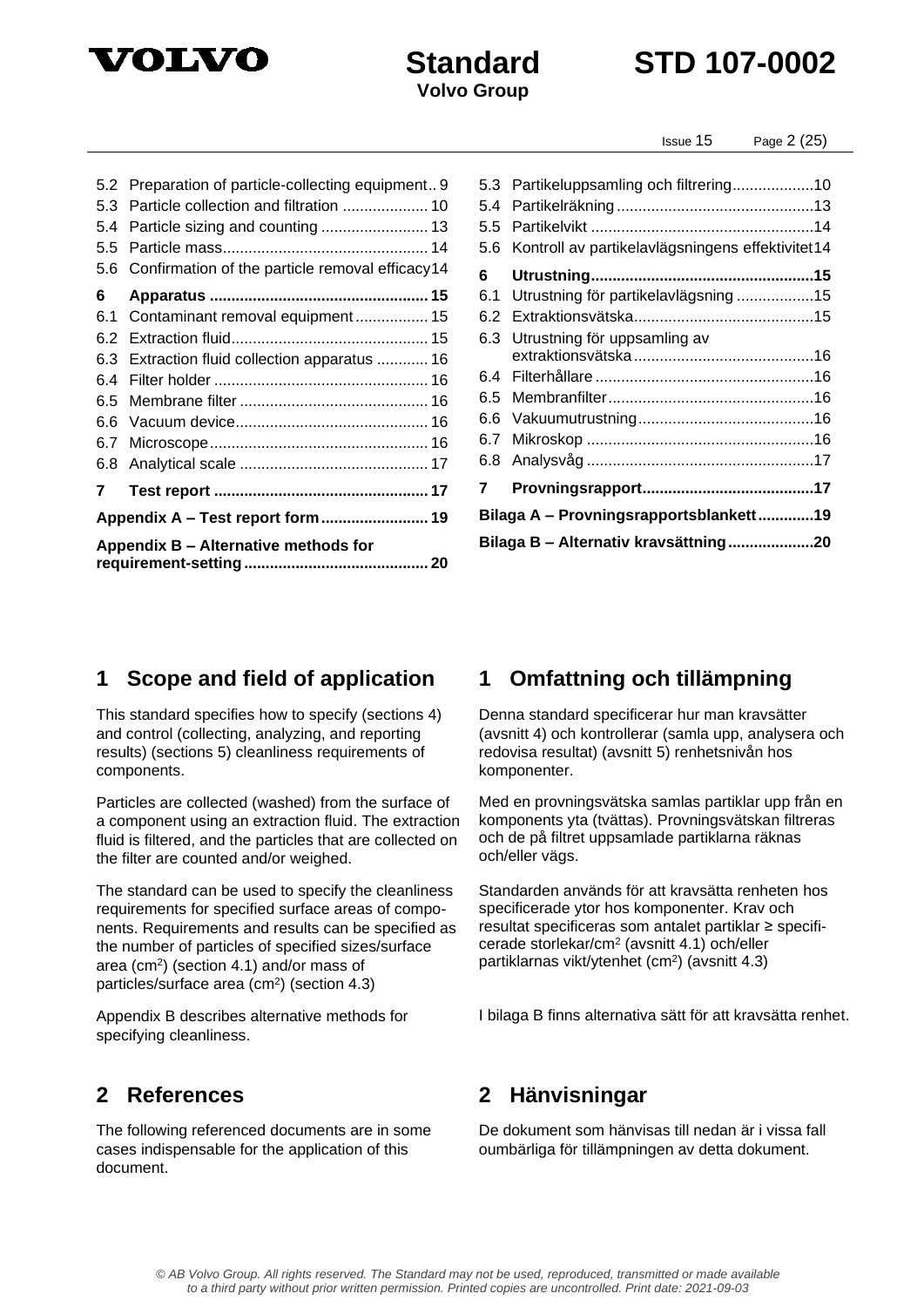

**Volvo Group**

Issue 15 Page 3 (25)

[STD 1026,331](1026331.pdf) Determination of particle mass – Ashed mass and dry mass

[STD 107-0008](107-0008.pdf) Cleanliness – Testing Frequency [STD 107-0008](107-0008.pdf) Renhet – Provningsfrekvens

[STD 107-0010](107-0010.pdf) "Cleanliness preservation packaging - Packaging requirements" specifies packaging based on cleanliness requirements

ISO 4407:2002 Hydraulic fluid power – Fluid contamination – Determination of particulate contamination by the counting method using an optical microscope

ISO 16232-7 Road vehicles – Fluid circuits –Cleanliness of components – Part 7: Particle sizing and counting by microscopic analysis.

### **filter membrane, analysis filter filtermembran, analysfilter**

thin membrane, either meshed or foamed, possessing defined deposition properties that cause particles of a specific size to be retained during filtration (ISO 16232)

### **blank level test blankprov**

analysis carried out in the same operating conditions as on the test component, but without the test component

**Note**: *The blank test enables quantification of the contamination introduced from sources other than the test component, such as reagents, glassware, preparation of test units, and the environment (ISO 16232)*

#### **clean ren**

state of cleanliness of a component or fluid that meets the specified cleanliness level (ISO 16232)

#### **cleanliness renhet**

condition of a product, surface, device, liquid, etc., characterized by the absence of particulate contamination (ISO 16232)

#### **component komponent**

part, sub-assembly, or part assembly used in a road vehicle

[STD 1026,331](1026331.pdf) Partikelviktsbestämning – Inaskad vikt respektive torrvikt

[STD 107-0010](107-0010.pdf) "Renhetsbevarande förpackningar – Förpackningskrav" specificerar förpackningar utifrån renhetskrav

ISO 4407:2002 Hydraulic fluid power – Fluid contamination – Determination of particulate contamination by the counting method using an optical microscope

or eller

<span id="page-2-1"></span>ISO 16232-7 Road vehicles – Fluid circuits –Cleanliness of components – Part 7: Particle sizing and counting by microscopic analysis.

### <span id="page-2-0"></span>**3 Terms and definitions 3 Termer och definitioner**

tunt membran, i antingen nät- eller skumform, med definierade uppfångningsegenskaper som gör att partiklar av en viss storlek fångas upp vid filtrering (ISO 16232)

analys som utförs under samma arbetsförhållanden som vid provning av en provkomponent, men utan provkomponent

**Not:** *Blankprov gör det möjligt att kvantifiera den förorening som tillförs från andra källor än provkomponenten, t.ex. reagenser, glasutrustning, förberedelse av provenheter samt omgivningen (ISO 16232)*

renhetsnivån på en komponent eller vätska som uppfyller det angivna renhetskravet (ISO 16232)

tillstånd hos en produkt, yta, apparat, vätska,.m.m. som kännetecknas av frånvaron av partikelföreningar (ISO 16232)

artikel, detaljsammansättning, eller en artikelsammansättning monterat i ett fordon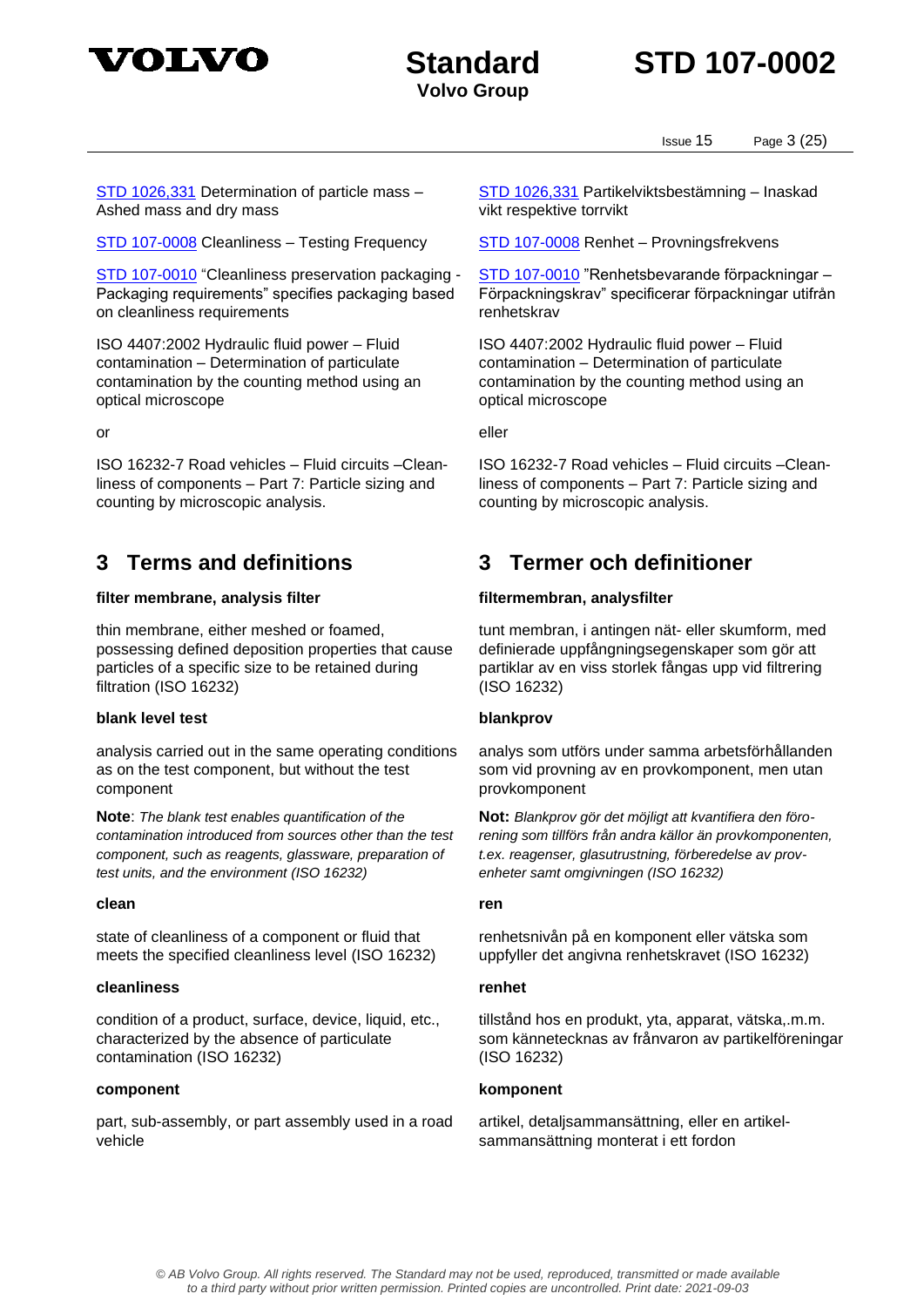



Issue 15 Page 4 (25)

This definition differs from that given in ISO 5598 (ISO 16232)

#### **contaminant förorening**

undesirable solid substance that is in suspension in a fluid or in a component or on a controlled surface of a component (ISO 16232)

#### **contamination förorening**

all contaminants in a fluid, system or on a component (ISO 16232)

operation required to transfer as much contaminant as possible that is present within a controlled volume or on a controlled surface into a test fluid and its collection for subsequent analysis (ISO 16232)

fluid of specified characteristics (viscosity, boiling point, cleanliness level, etc.) used to extract contaminants from a test piece.

(Equal to test liquid in ISO 16232) (Lika med testvätska i ISO 16232)

complete sequence of all extraction steps performed (ISO 16232)

#### **fibre fiber**

long, thin structure which is defined by a ratio between stretched length and maximum inner circle diameter greater than 20 μm, the width measured via maximum inner circle diameter being lower than or equal to 50 μm (ISO 16232)

Note: It is generally used to characterize a textile fiber (flexible, pliable, made from organic materials) and differentiate it from compact particles

Soft fibres are, for example, hair, textile, and polymer fibres.

Hard fibres are, for example, wood, glass and metal fibres.

Fibres shall be counted as particles unless otherwise has been specified in the requirement.

In case of uncertainty as to whether a fibre shall be characterized as soft or hard, it shall always be considered to be hard.

Denna definition skiljer sig från den som ges i ISO 5598 (ISO 16232)

ej önskad fast substans som förekommer som suspension i en vätska, i en komponent eller på en kontrollyta hos en komponent (ISO 16232)

samtliga föroreningar i en vätska, i ett vätskesystem eller på en komponent (ISO 16232)

#### **extraction/sampling extraktion/provtagning**

drift som krävs för att överföra så mycket föroreningar som möjligt som finns närvarande inom en kontrollerad volym eller på en kontrollerad yta i en testvätska och dess samling för efterföljande analys

#### **extraction fluid extraktionsvätska**

vätska med specificerade egenskaper (viskositet, kokpunkt, renhetsnivå, o.s.v.) som används för att samla upp föroreningar från en provkropp.

#### **extraction procedure extraktionsförfarande**

hela sekvensen av alla extraktionssteg som utförs (ISO 16232)

lång, tunn struktur som definieras av ett förhållande mellan sträckt längd och maximal inre cirkeldiameter större än 20 μm, varvid bredden mätt via maximal inre cirkeldiameter är mindre än eller lika med 50 μm (ISO 16232)

Obs! Det används allmänt för att karakterisera en textilfiber (flexibel, smidig, gjord av organiska material) och differentiera den från kompakta partiklar

Mjuka fibrer är t.ex. hår-, textil- och polymerfibrer.

Hårda fibrer är t.ex. trä-, glas- och metallfibrer.

Fibrer ska räknas som partiklar om inte annat har specificerats i kravet.

Om det inte kan säkerställas om en fiber ska karakteriseras som hård eller mjuk ska den betraktas som hård.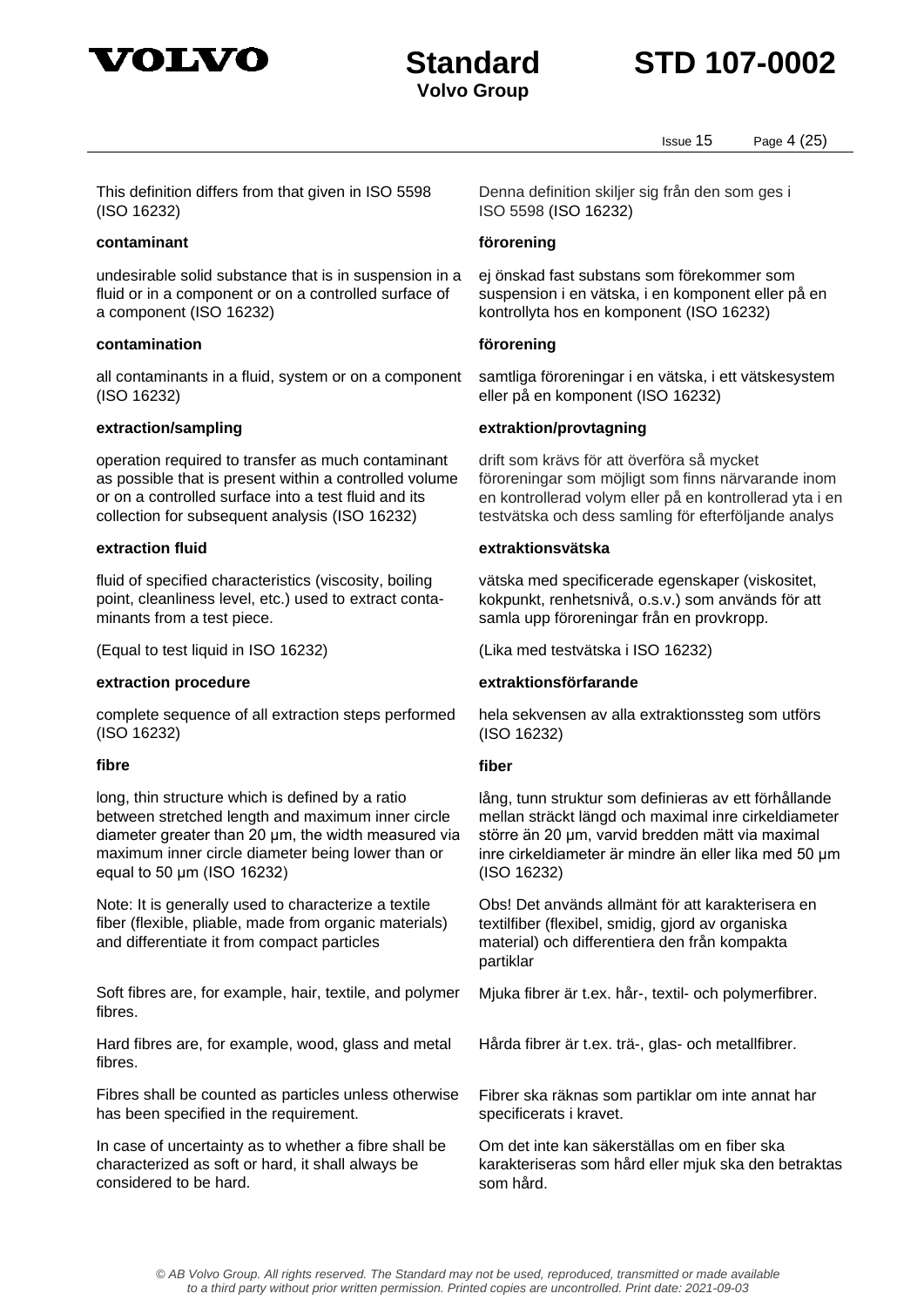

## **Standard STD 107-0002**

Issue 15 Page 5 (25)

#### **internal rinsing inre sköljning**

extraction method with a cleaning effect that is based on a turbulent flow of liquid inside the component (ISO 16232)

#### **particle partikel**

tiny structure made from solid organic or inorganic matter (ISO 16232)

Soft particles are, for example, textile lint, paper, plastics foil and hair

Hard particles are particles that can be characterized as harder compared to the above characterized soft particles

In case of uncertainty as to whether a particle shall be characterized as soft or hard, it shall always be considered to be hard

Maintaining separate requirements for hard and soft particles, respectively, for particle sizes  $\leq 500$  µm is not practical

fluid (liquid, gas) added to a system for normal operation

single component, aggregate or system inspected for cleanliness (ISO 16232)

#### **wetted surface vätt yta**

surface area of the component that is exposed to a system fluid (ISO 16232)

#### **wetted volume vätt volym**

volume of the component that is exposed to a system fluid (ISO 16232)

### <span id="page-4-0"></span>**4 Cleanliness requirements 4 Renhetskrav**

Cleanliness requirements in accordance with this standard **apply to components in their finished condition immediately before assembly at the Volvo Group company concerned unless otherwise is agreed.**

From a supplier point of view, it is therefore important to reach an agreement with the concerned

extraktionsmetod med en rengörande effect som bygger på ett turbulent vätskeflöde inuti komponenten (ISO 16232)

mycket liten struktur som består av solitt organiskt eller oorganiskt material (ISO 16232)

Mjuka partiklar är t.ex. textilludd, papper, plastfolie och hår

Hårda partiklar är partiklar som är hårdare än de som ovan benämns som mjuka

Om det inte går att säkerställa om en partikel ska karakteriseras som hård eller mjuk ska den alltid betraktas som hård

Att ha skilda krav för hårda respektive mjuka partiklar är inte praktiskt genomförbart för partikelstorlekar ≤ 500 µm

#### **system fluid systemvätska**

vätska (gas) som tillförs ett system för normal drift

#### **test piece, test component, test object provkropp, provkomponent, provobjekt**

enskild komponent, samling eller system vars renhet undersöks (ISO 16232)

area hos komponenten som exponeras för systemvätskan.

<span id="page-4-1"></span>volymen på den komponent som exponeras för en systemvätska (ISO 16232)

Renhetskrav enligt denna standard **gäller för komponent i färdigt skick omedelbart innan montering hos berört Volvokoncernföretag om inte annat överenskommits.**

Ur leverantörssynpunkt är det därför viktigt att ha en överenskommelse med berört Volvokoncernföretag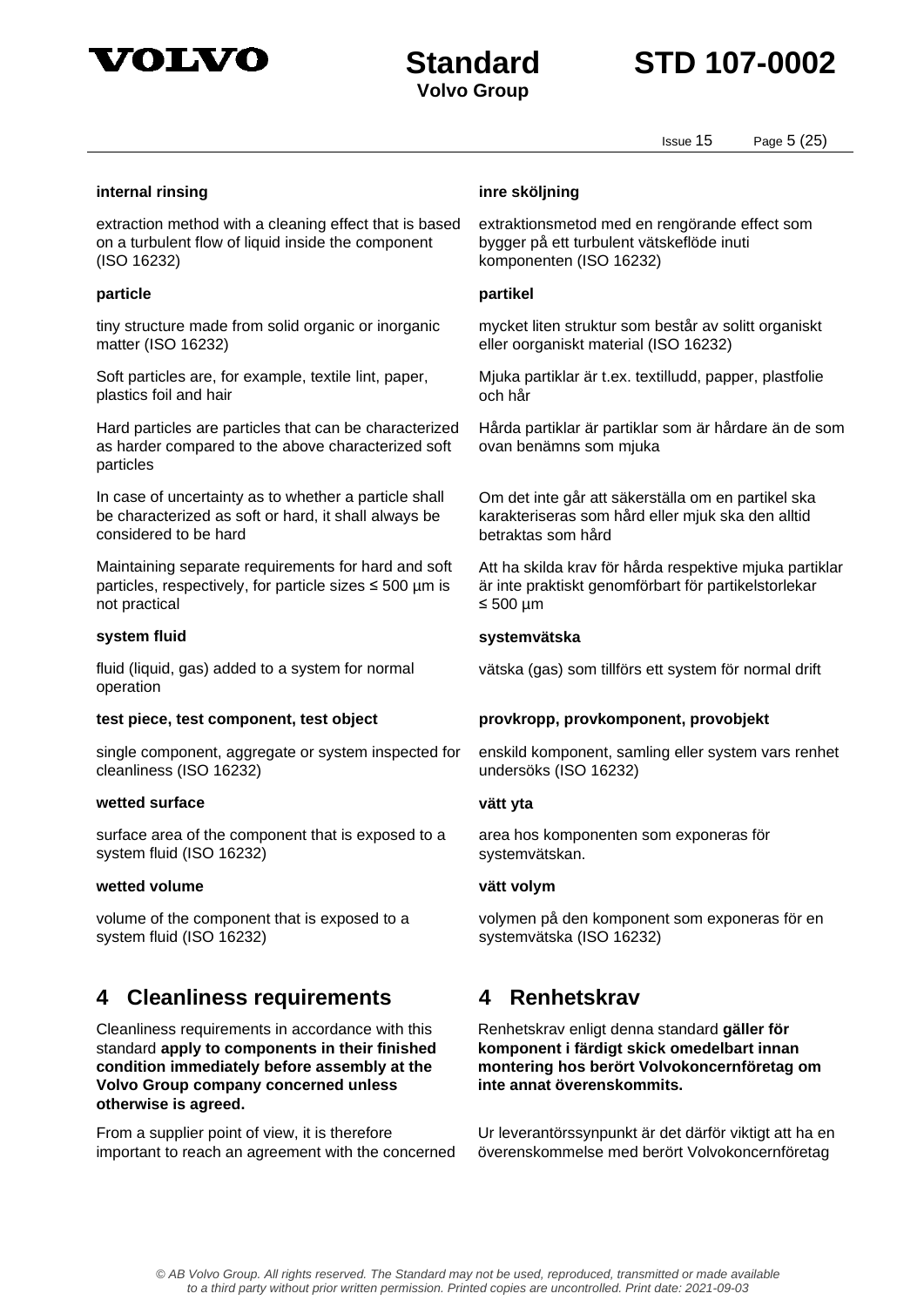

## **Standard STD 107-0002**

Issue 15 Page 6 (25)

Volvo Group company on any deviations and how the component shall be packaged.

The requirement applies to all parts supplied and the supplier shall be able to show that it is likely that all manufactured components fulfil the specified requirement in accordance with [this](file://///vcn.ds.volvo.net/cli-sd/sd0878/036601/Eva%20Suneson/Tommy/107-0002%20justering%205091,159/107-0002.pdf) standard.

This standard always applies to initial samples, in case of disputes, and to agreed control plans.

The requirement shall clearly state what is to be considered a wetted surface and the specifier decides which surfaces to include. If the wetted surface is not clearly specified in the requirement, or if no exemptions are made in the requirement, all component surfaces that could degrade the test results shall be included.

Cleanliness requirements shall be specified as the number of particles  $\geq$  specified sizes/cm<sup>2</sup> of wetted surface (section  $4.1 - 4.3$ ).

"≥" implies that all particles larger than or equal to a specified size are included. Consequently, the number of particles  $\geq 15$  µm also covers particles  $\geq$  100 µm,  $\geq$  500 µm and so on.

For particles  $\geq 500$  µm, the largest particle length (ferret max) and largest particle width (ferret min) can be specified. (ISO 16232).

Alternatively cleanliness requirements can be specified as the particle mass/cm<sup>2</sup> of wetted surface (section 4.4).

The reported result for each test piece is the number of particles/the weight of particles collected at one individual extraction for pressure rinse and ultrasonic vibrations, respectively (section 5.3.2 and 5.3.3), provided that the requirement for control of the particle removal efficacy according to section 5.6 is met. For agitation see 5.3.1.

### <span id="page-5-0"></span>**4.1 Number of particles equal to or larger than specified sizes per cm<sup>2</sup> of wetted surface, alternative 1**

Table 1 shows an example where the maximum numbers of particles equal to or larger than the specified sizes per cm<sup>2</sup> of wetted surface have been specified in the corresponding boxes (here designated X, Y and Z).

om eventuella avvikelser och hur komponenten i fråga ska vara förpackad.

Kravet gäller för alla levererade komponenter och leverantören ska kunna visa att det är sannolikt att alla levererade komponenter uppfyller specificerat krav enligt [denna](file://///vcn.ds.volvo.net/cli-sd/sd0878/036601/Eva%20Suneson/Tommy/107-0002%20justering%205091,159/107-0002.pdf) standard.

Denna standard ska alltid användas för utfallsprover, vid eventuella tvister och för överenskomna kontrollplaner.

Vad som ska räknas som vätt yta ska framgå av kravet och det är kravställaren som bestämmer vilka ytor som ska ingå. Om den vätta ytan inte tydligt framgår av kravet, eller om inga ytor undantagits från kravet, ska alla komponentytor som eventuellt kan försämra provresultatet inkluderas.

Renhetskrav ska specificeras som antalet partiklar ≥ specificerade storlekar/cm<sup>2</sup> vätt yta (avsnitt  $4.1 - 4.3$ ).

"≥" innebär att alla partiklar större än eller lika med en specificerad storlek omfattas. Således omfattar antalet partiklar  $\geq 15$  µm också antalet partiklar  $\geq 100$  µm,  $\geq 500$  µm osv.

För partiklar ≥ 500 µm kan största partikellängd (ferret max) och största partikelbredd (ferret min) specificeras. (ISO 16232).

Alternativt kan renhetskrav specificeras som partikelvikt/cm<sup>2</sup> vätt yta (avsnitt 4.4).

Det redovisade resultatet för varje provkropp är det antal partiklar/den partikelvikt som samlats upp vid en enskild extrahering för spolning och ultraljudsvibrationer (avsnitt 5.3.2 och 5.3.3), förutsatt att kravet för kontroll av partikelavlägsningens effektivitet enligt avsnitt 5.6 är uppfyllt. För vickning se 5.3.1.

### <span id="page-5-1"></span>**4.1 Antal partiklar lika med eller större än specificerade storlekar per cm<sup>2</sup> vätt yta, alternativ 1**

Tabell 1 visar ett exempel där de maximala antalen partiklar som är lika med eller större än specificerade storlekar per cm<sup>2</sup> vätt yta har specificerats i motsvarande rutor (här betecknade X, Y och Z).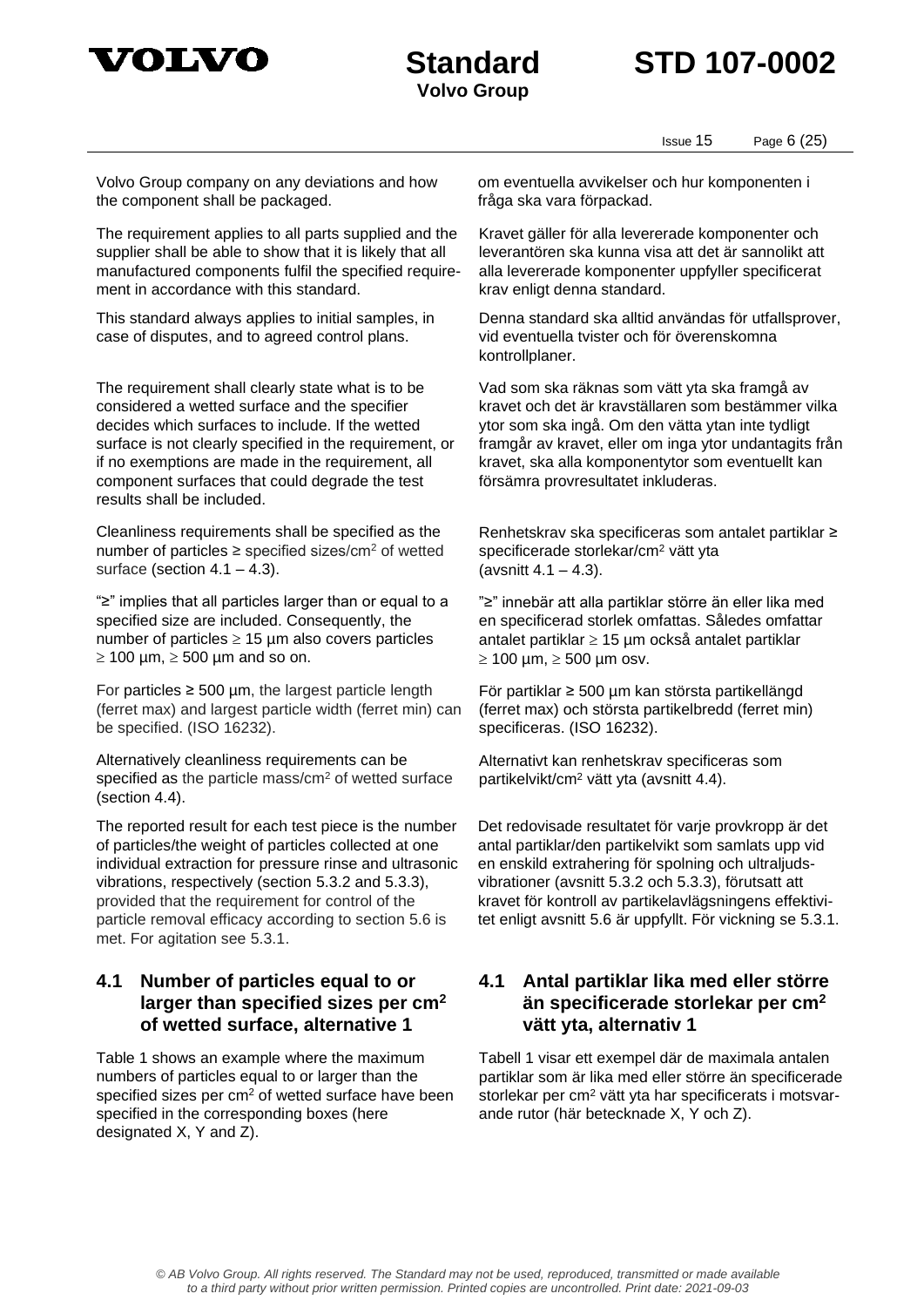



Issue 15 Page 7 (25)

#### Table 1 Indication in design-engineering documentation<br>Tabell 1 Angivelse i konstruktionsteknisk dokumentation Angivelse i konstruktionsteknisk dokumentation

| CLEANLINESS REQUIREMENT STD 107-0002    |                 |    |     |     |  |  |
|-----------------------------------------|-----------------|----|-----|-----|--|--|
| MAX NUMBER OF PARTICLES/cm <sup>2</sup> |                 |    |     |     |  |  |
| <b>PARTICLE SIZES</b>                   | $\geq \mu m$    | 15 | 100 | 500 |  |  |
| <b>WETTED SURFACE</b>                   | cm <sup>2</sup> |    |     |     |  |  |

Table 2 shows an example where, in addition to table 1, soft fibres ≥ 500  $\mu$ m are allowed in an unlimited amount.

Tabell 2 visar ett exempel där i tillägg till tabell 1, mjuka partiklar ≥ 500 µm tillåts i obegränsad mängd.

Table 2 Indication in design-engineering documentation Tabell 2 Angivelse i konstruktionsteknisk dokumentation

| CLEANLINESS REQUIREMENT STD 107-0002    |                 |                |    |      |                      |
|-----------------------------------------|-----------------|----------------|----|------|----------------------|
| MAX NUMBER OF PARTICLES/cm <sup>2</sup> |                 | $N_c/A_c$      |    | \ /* | $\mathsf{Y}^{\star}$ |
| <b>PARTICLE SIZES</b>                   |                 | $\geq \mu m$   | 15 | 500  | 1000                 |
| <b>WETTED SURFACE</b>                   | cm <sup>2</sup> | 4 <sub>c</sub> |    |      |                      |
|                                         |                 |                |    |      |                      |

\**SOFT FIBRES ARE EXCLUDED*

Table 3 shows an example where, in addition to Table 1, a maximum particle width has been added for particles  $\geq 500$  µm.

Tabell 3 visar ett exempel där i tillägg till tabell 1 en maximal partikelbredd har lagts till för partiklar  $\geq 500$  µm.

Length and width requirements for particles smaller than 500 µm shall not be specified.

Längd- och breddkrav ska inte specificeras för partiklar mindre än 500 µm.

| Table 3  | Indication in design-engineering documentation |
|----------|------------------------------------------------|
| Tabell 3 | Angivelse i konstruktionsteknisk dokumentation |

| CLEANLINESS REQUIREMENT STD 107-0002     |              |    |     |     |  |
|------------------------------------------|--------------|----|-----|-----|--|
|                                          |              |    |     |     |  |
| MAX NUMBER OF PARTICLES/cm <sup>2</sup>  | $N_c/A_c$    |    |     |     |  |
| <i>PARTICLE SIZES</i>                    | $\geq \mu m$ | 15 | 100 | 500 |  |
| <b>WETTED SURFACE</b><br>cm <sup>2</sup> |              |    |     |     |  |

\**MAX PARTICLE WIDTH W m*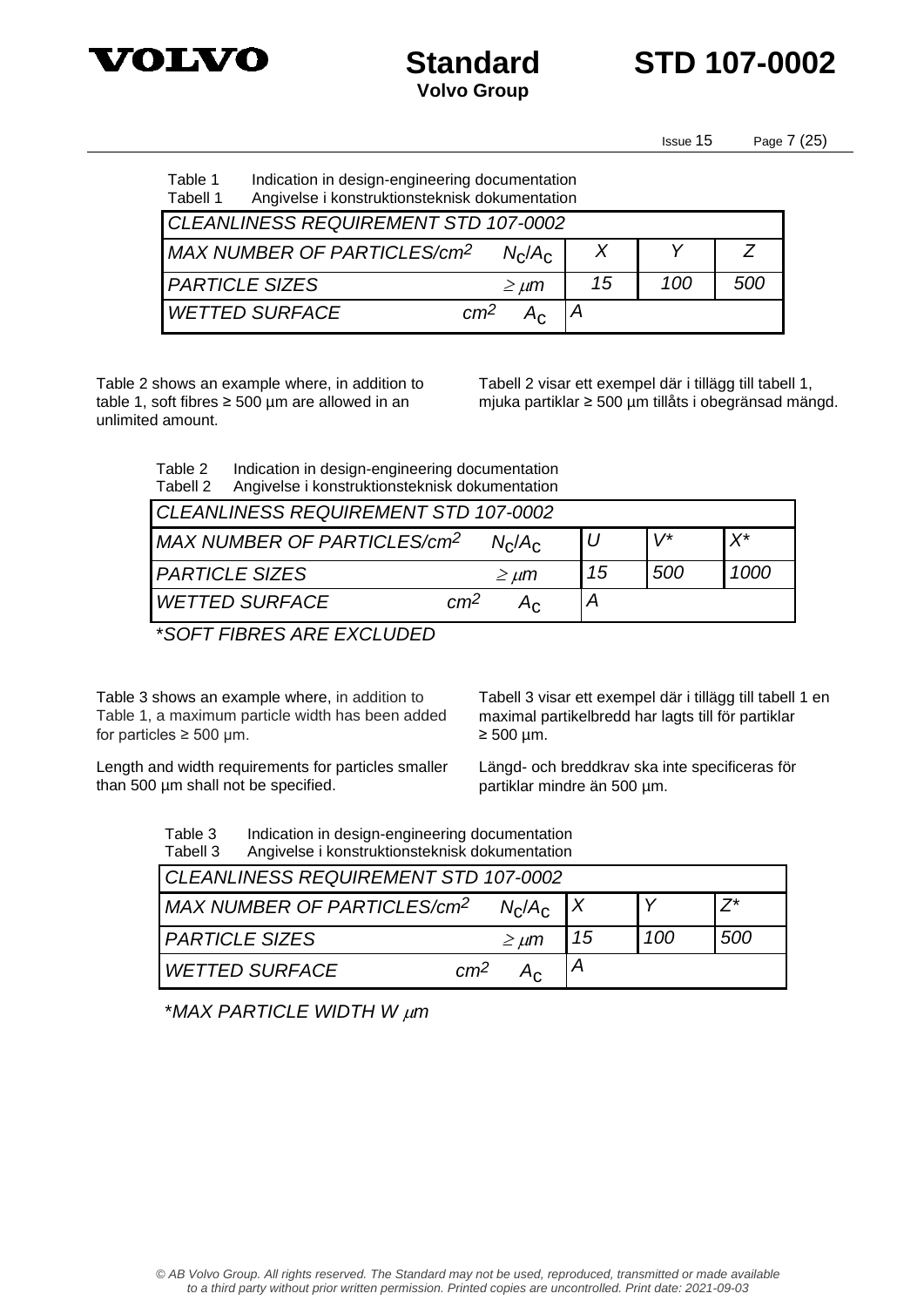



Issue 15 Page 8 (25)

Table 4 shows an example where a requirement on agitation has been specified.

Tabell 4 visar ett exempel där krav på vickning specificerats.

Table 4 Indication in design-engineering documentation Tabell 4 Angivelse i konstruktionsteknisk dokumentation

| CLEANLINESS REQUIREMENT STD 107-0002                                   |                  |     |     |  |  |
|------------------------------------------------------------------------|------------------|-----|-----|--|--|
| MAX NUMBER OF PARTICLES/cm <sup>2</sup> N <sub>C</sub> /A <sub>C</sub> | $\boldsymbol{X}$ |     |     |  |  |
| <b>PARTICLE SIZES</b><br>$\geq \mu m$                                  | 15               | 100 | 500 |  |  |
| <b>WETTED SURFACE</b><br>cm <sup>2</sup><br>$A_{\rm c}$                |                  |     |     |  |  |
| <b>EXTRACTION FLUID VOLUME</b><br>R<br>ml                              |                  |     |     |  |  |
| <b>EXTRACTION METHOD</b><br><b>AGITATION</b>                           |                  |     |     |  |  |

*Values acquired by experience are available in Volvo Group´s internal design guidelines.*

*Erfarenhetsvärden finns i Volvokoncernens interna konstruktionsanvisningar.*

In addition to the above specified cleanliness requirements, a maximum particle size can be specified.

<span id="page-7-0"></span>**4.2 Maximum particle size 4.2 Maximal partikelstorlek**

<span id="page-7-2"></span>Utöver ovan specifiserade renhetskrav kan en maximal partikelstorlek specificeras.

| Table 5 | Indication in design-engineering documentation |
|---------|------------------------------------------------|
| エっトっ=に  | Angivoleo i konetruktionetakniek dokumentation |

| ט ווטשא ו<br><b><i><u>Prignesse i Konstruktionsteknisk dokumentation</u></i></b> |           |            |  |                        |  |
|----------------------------------------------------------------------------------|-----------|------------|--|------------------------|--|
| CLEANLINESS REQUIREMENT STD 107-0002                                             |           |            |  |                        |  |
| MAX NUMBER OF PARTICLES/cm <sup>2</sup><br>$N_c/A_c$                             |           |            |  |                        |  |
| <b>PARTICLE SIZES µm</b>                                                         | $\geq 15$ | $\geq 100$ |  | $\geq 500$ $\geq 1000$ |  |
| <i>WETTED SURFACES</i>                                                           |           |            |  |                        |  |

### <span id="page-7-1"></span>**4.3 Handle maximum particle size (0-requirements)**

In certain cases, a single particle  $\geq$  a specified particle size can cause a breakdown.

To avoid such breakdowns, in some cases a requirement on 0 particles ≥ a specified particle size may be necessary.

The supplier will not need to check all components to handle a requirement of 0 particles ≥ a specified size.

### <span id="page-7-3"></span>**4.3 Hantera maximal partikelstorlek (0-krav)**

I vissa fall kan en enda partikel ≥ en specificerad partikelstorlek orsaka ett haveri.

För att undvika sådana haverier kan det i vissa fall vara nödvändigt med ett krav på 0 partiklar ≥ en specificerad partikelstorlek.

Leverantören behöver inte kontrollera alla komponenter för att hantera ett krav på 0 partiklar ≥ en specificerad storlek.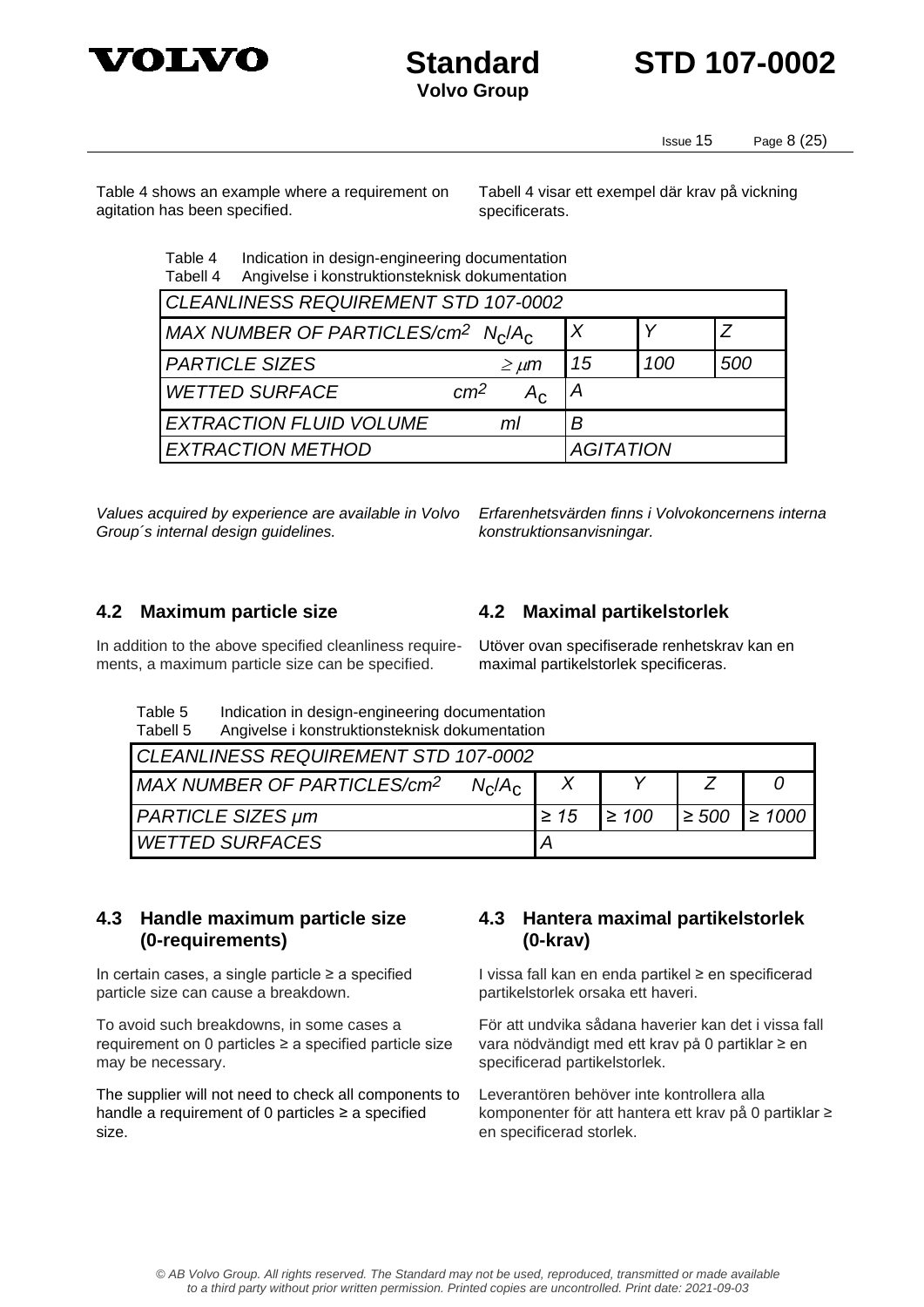

## **Standard STD 107-0002**

Issue 15 Page 9 (25)

However, the supplier is responsible for any disturbances that are caused due to components which do not meet the specified cleanliness requirement.

### <span id="page-8-0"></span>**4.4 Particle mass 4.4 Partikelvikt**

The mass of the particles collected on the filter may be specified as dry mass or ashed mass.

Particle mass may be specified separately or in combination with the number of particles.

If a particle mass requirement has been specified together with a requirement on number of particles, both requirements shall be met unless otherwise specified.

Table 6 shows an example where the maximum mass per cm<sup>2</sup> wetted surface has been specified. Däremot är leverantören ansvarig för eventuella störningar som har orsakats av komponenter vilka inte uppfyller specificerat renhetskrav.

<span id="page-8-3"></span>Vikten av de partiklar som samlats på filtret kan anges som torrvikt eller inaskad vikt.

Partikelvikt kan specificeras separat eller i kombination med partikelantal.

Om ett partikelviktskrav har specificerats tillsammans med partikelantal ska båda kraven uppfyllas om inte annat specificerats.

Tabell 6 visar ett exempel där maximala vikten per cm<sup>2</sup> vätt yta har specificerats.

Table 6 Indication in design-engineering documentation Tabell 6 Angivelse i konstruktionsteknisk dokumentation

| i abell o<br>Angiveise Fronstruktionsteknisk dokumentation                      |   |  |  |  |
|---------------------------------------------------------------------------------|---|--|--|--|
| CLEANLINESS REQUIREMENT STD 107-0002                                            |   |  |  |  |
| MAX DRY MASS OF PARTICLES/cm <sup>2</sup> ,                                     |   |  |  |  |
| $mg/cm^2$<br>STD 1026,331                                                       |   |  |  |  |
| $cm2$   A<br><b>WETTED SURFACE</b>                                              |   |  |  |  |
| <b>PORE SIZE OF FILTER FOR EXTRACTION</b><br>$\mathsf{I} \mathsf{I} \mathsf{m}$ | B |  |  |  |

Prior to start of testing, the user of this standard shall ensure that appropriate safety and health practices as well as applicable laws and regulations are complied with.

### <span id="page-8-2"></span>**5.1 Test piece collection 5.1 Provkroppsuttag**

For each test, three test pieces shall be tested. For approved results, **none of the three test pieces may exceed the requirement**.

For initial sample testing, the same requirements as above apply.

### <span id="page-8-7"></span>**5.2 Preparation of particle-collecting equipment**

Before the first test each working week, a blank test shall be performed to verify the test procedure. This shall be performed after the test equipment has been cleaned.

### <span id="page-8-1"></span>**5 Testing 5 Provning**

<span id="page-8-4"></span>Innan provning påbörjas ska användaren av denna standard se till att lämplig säkerhets- och hälsopraxis samt att tillämpliga lagar och förordningar följs.

<span id="page-8-5"></span>För varje prov ska tre provkroppar provas. För godkänt resultat **får ingen av de tre provkropparna överstiga kravet**.

För utfallsprov gäller samma krav som ovan.

### <span id="page-8-6"></span>**5.2 Preparering av utrustning för uppsamling av partiklar**

Innan första provningen varje arbetsvecka ska ett blankprov genomföras för att verifiera provningsproceduren. Detta ska göras efter det att provningsutrustningen har rengjorts.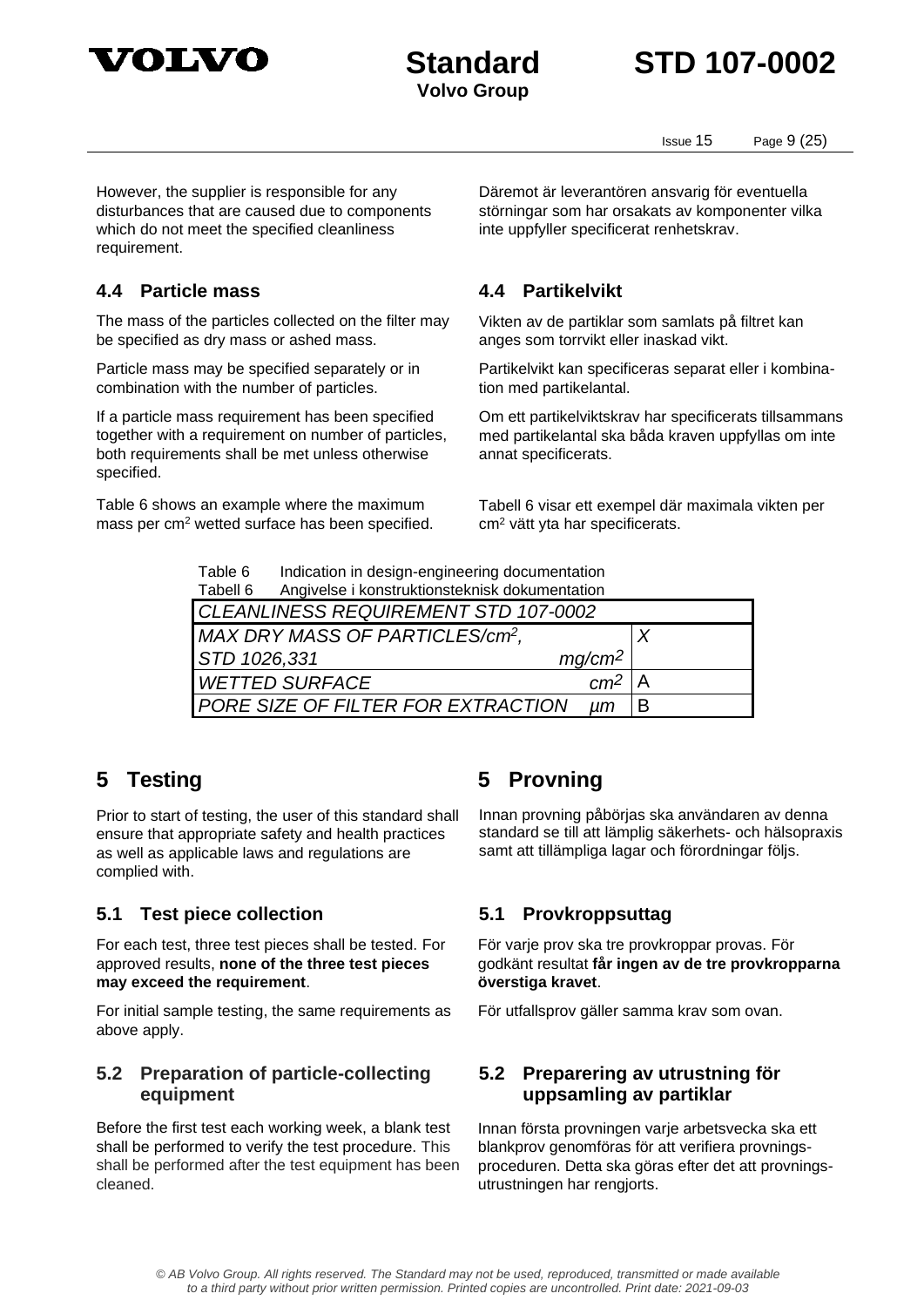

Issue 15 Page 10 (25)

### **5.2.1 Blank level test 5.2.1 Blankprov**

The collection apparatus shall be pressure-rinsed with unused extraction fluid which thereafter shall be filtered through a membrane filter. The amount of fluid depends on the size of the collection apparatus, but normally at least 2 litres is used.

Finally the filter is dried in a desiccator and analyzed according to section 5.4 and/or 5.5.

The blank level may not exceed 10 % of the required/expected cleanliness values for the component.

The temperature of the test piece shall be  $23 \pm 3$  °C when the pressure rinse begins, unless otherwise specified.

The particles are removed from the test piece using one of the methods mentioned below (sections 5.3.1, 5.3.2 and 5.3.3), and the extraction fluid with particles is collected in the fluid collection apparatus and filtered through a membrane filter.

Rinse the fluid-collection apparatus with unused extraction fluid so that particles that have stuck to the sides of the fluid collection apparatus also are included in the test.

The liquid used to rinse the liquid collection equipment clean shall be in addition to the amount used to collect particles from the surface of the sample body.

Finally, dry the filter in a desiccator and analyze according to section 5.4 and/or 5.5.

The sample shall normally contain all of the particles collected from the wetted surfaces of the test piece or from the entire test piece.

The amount of extraction fluid that is filtered may be reduced if it is probable that this will not affect the test results.

**The number of particles collected on each filter shall not be greater than to make counting of all particles possible**. Should the number of particles be too great, the particles from the test shall be collected on more than one filter.

Uppsamlingstrustningen spolas med oanvänd extraktionsvätska vilken därefter filtreras genom ett membranfilter. Mängden vätska beror på uppsamlingsutrustningens storlek, men normalt används minst 2 liter.

Slutligen torkas filtret i en exsickator och analyseras enligt avsnitt 5.4 och/eller 5.5.

Resultatet från blankprovet får inte överstiga 10 % av provkraven/det förväntade provresultatet för den aktuella komponenten.

### <span id="page-9-0"></span>**5.3 Particle collection and filtration 5.3 Partikeluppsamling och filtrering**

<span id="page-9-1"></span>Provkroppens temperatur ska när sköljningen påbörjas vara 23  $\pm$  3 °C om inte annat specificerats.

Partiklarna avlägsnas från provkroppen med någon av nedan nämnda metoder (avsnitt 5.3.1, 5.3.2 och 5.3.3) och extraktionsvätskan med partiklar samlas upp i vätskeuppsamlingsutrustningen och filtreras genom ett membranfilter.

Skölj vätskeuppsamlingsutrustningen med oanvänd extraktionsvätska så att partiklar som har fastnat utefter dess sidor också kommer med i provet.

Vätskan som används för att skölja rent vätskeuppsamlingsutrustningen ska vara utöver den mängd som använts för att samla upp partiklar från provkroppens yta.

Slutligen, torka filtret i en exsickator och analysera enligt avsnitt 5.4 och/eller 5.5.

Provet ska normalt innehålla alla partiklar uppsamlade från de vätta ytorna hos provkroppen eller från hela provkroppen.

Mängden extraktionsvätska som filtreras får reduceras om det är sannolikt att det inte kommer att påverka provningsresultatet.

**Antalet partiklar som samlas upp på varje filter får inte vara större än att det är möjligt att räkna varje partikel**. Skulle antalet partiklar vara för många för ett filter, samlas partiklarna från provningen upp på fler än ett filter.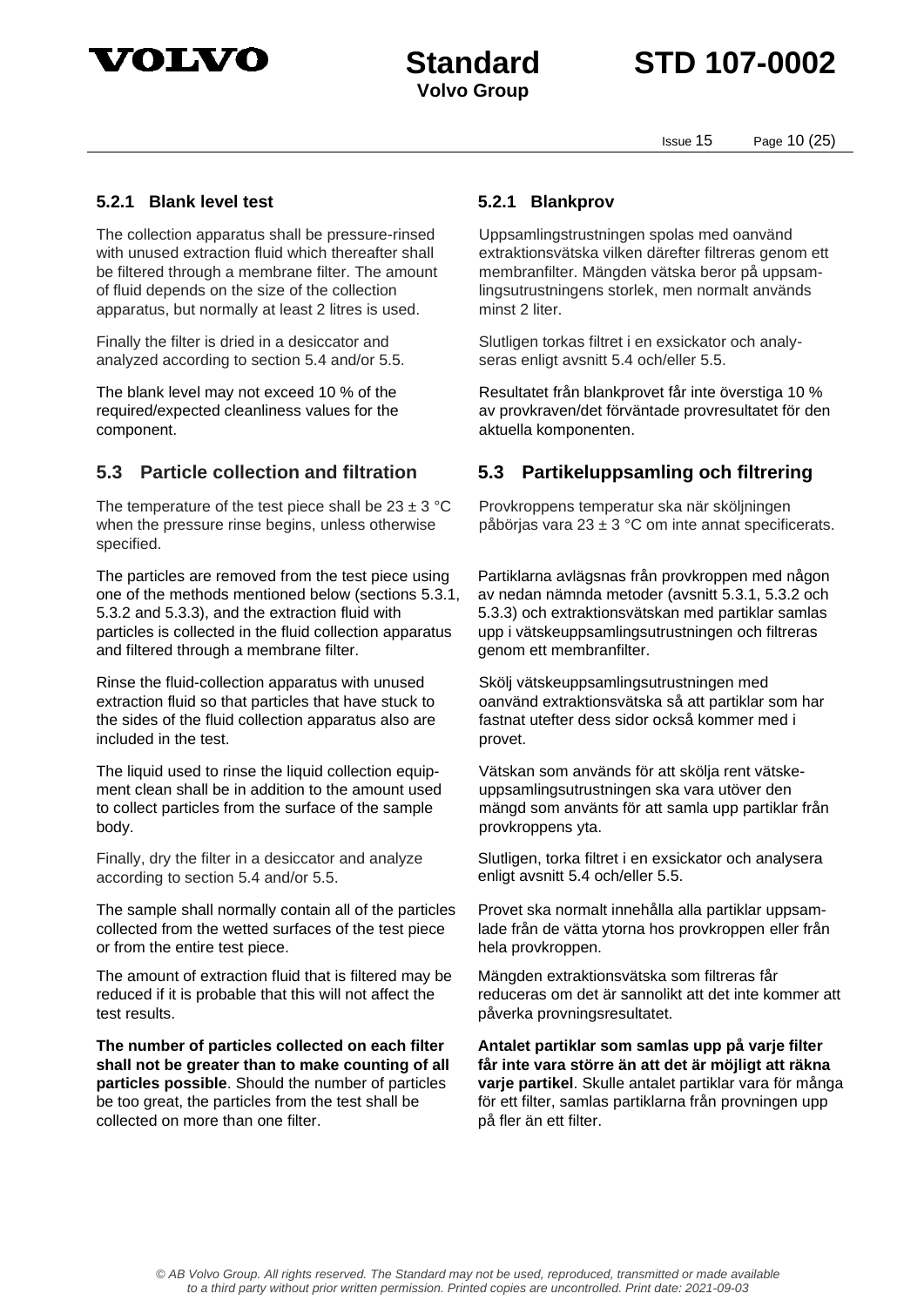



Issue 15 Page 11 (25)

When the particle size requirement concerns larger particles ( $\geq 500 \mu m$ ), it is not acceptable to reduce the amount of extraction fluid to be filtered.

If there is a 0-requirement and the number of particles is so low that it is not probable that representative test results can be obtained, a reduction of the amount of extraction fluid being filtered is not acceptable.

Unless otherwise specified, pressure rinse according to section 5.3.2 shall be applied for extraction of particles.

Ultrasonic vibration in accordance with section 5.3.3 shall be applied when the complexity of the component so requires.

For hoses and tubes, pressure rinse is recommended if the diameter is smaller than 20 mm and if they can be connected to the pressure rinse equipment by means of, e.g., a nipple, unless the design is such that **agitation** in accordance with section 5.3.1 is preferred (simple enclosed surface).

### **5.3.1 Pressure rinse 5.3.1 Spolning**

Contaminants on exposed and accessible surfaces shall be removed by directing a stream of extraction fluid onto the test piece's specified surface, which is placed above an appropriate fluid collection apparatus. Immediately after rinsing, all extraction fluid used in the test shall be collected for analysis. Rinsing shall only be carried out in one direction.

A test piece shall consist of at least 100 cm<sup>2</sup> of wetted surface (surface to be flushed for testing). Should a component not be large enough ( $\leq 100 \text{cm}^2$ ) wetted surface), each test piece shall consist of two or more components so that their combined surface area exceeds 100cm<sup>2</sup>.

5 ml extraction fluid/cm<sup>2</sup> of wetted area of the test piece shall be used when pressure rinsing.

If the calculated amount of extraction fluid is less than 2 litres, 2 litres shall be used unless otherwise specified.

If the calculated amount of extraction fluid is more than 20 litres, 20 litres shall be used unless otherwise specified.

The rinsing pressure at the rinsing nozzle shall be at a level such that  $3 \pm 0.3$  l/min extraction fluid passes through a nozzle with a diameter of 2,5 mm.

När kravet på partikelstorlek gäller större partiklar (≥ 500 µm) är det inte tillåtet att reducera mängden extraktionsvätska som ska filtreras.

För 0-krav och om antalet partiklar är så få att det inte är troligt att man kommer att få ett representativt provningsresultat är det inte acceptabelt att reducera mängden extraktionsvätska som ska filtreras.

Om inte annat specificerats ska spolning enligt avsnitt 5.3.2 användas för extraktion av partiklar.

Ultraljudbehandling enligt avsnitt 5.3.3 ska tillämpas när komponentens komplexitet förutsätter detta.

För slangar och rör rekommenderas att spolning tillämpas när diametern understiger 20 mm och om de kan kopplas till spolningsutrustningen exempelvis via en nippel, såvida inte konstruktionen är sådan att **vickning** enligt avsnitt 5.3.1 är att föredra (okomplicerad sluten yta).

Föroreningar på exponerade och åtkomliga ytor avlägsnas genom att en stråle av extraktionsvätska riktas mot provkroppens kravsatta yta, som är placerad ovanför en lämplig vätskeuppsamlande utrustning. Direkt efter spolning ska all extraktionsvätska samlas upp för analys. Spolning ska endast utföras åt ett håll.

En provkropp ska bestå av minst 100 cm<sup>2</sup> vätt yta (yta som ska spolas för provningen). Skulle en komponent inte vara tillräckligt stor (≤ 100cm<sup>2</sup> vätt yta), ska varje provkropp bestå av två eller fler komponenter så att deras sammanräknade vätta yta överstiger 100cm<sup>2</sup> .

5 ml extraktionsvätska/cm<sup>2</sup> vätt yta hos provkroppen (minst 100 cm<sup>2</sup> ) ska användas vid spolning.

Om den framräknade mängden extraktionsvätska understiger 2 liter ska 2 liter användas, såvida inte annat specificerats.

Om den framräknade mängden extraktionsvätska överstiger 20 liter ska 20 liter användas, såvida inte annat specificerats.

Spoltrycket vid spolmunstycket ska vara på en nivå så att 3 ± 0,3 l/min extraktionsvätska passerar munstycket med en diameter på 2,5 mm.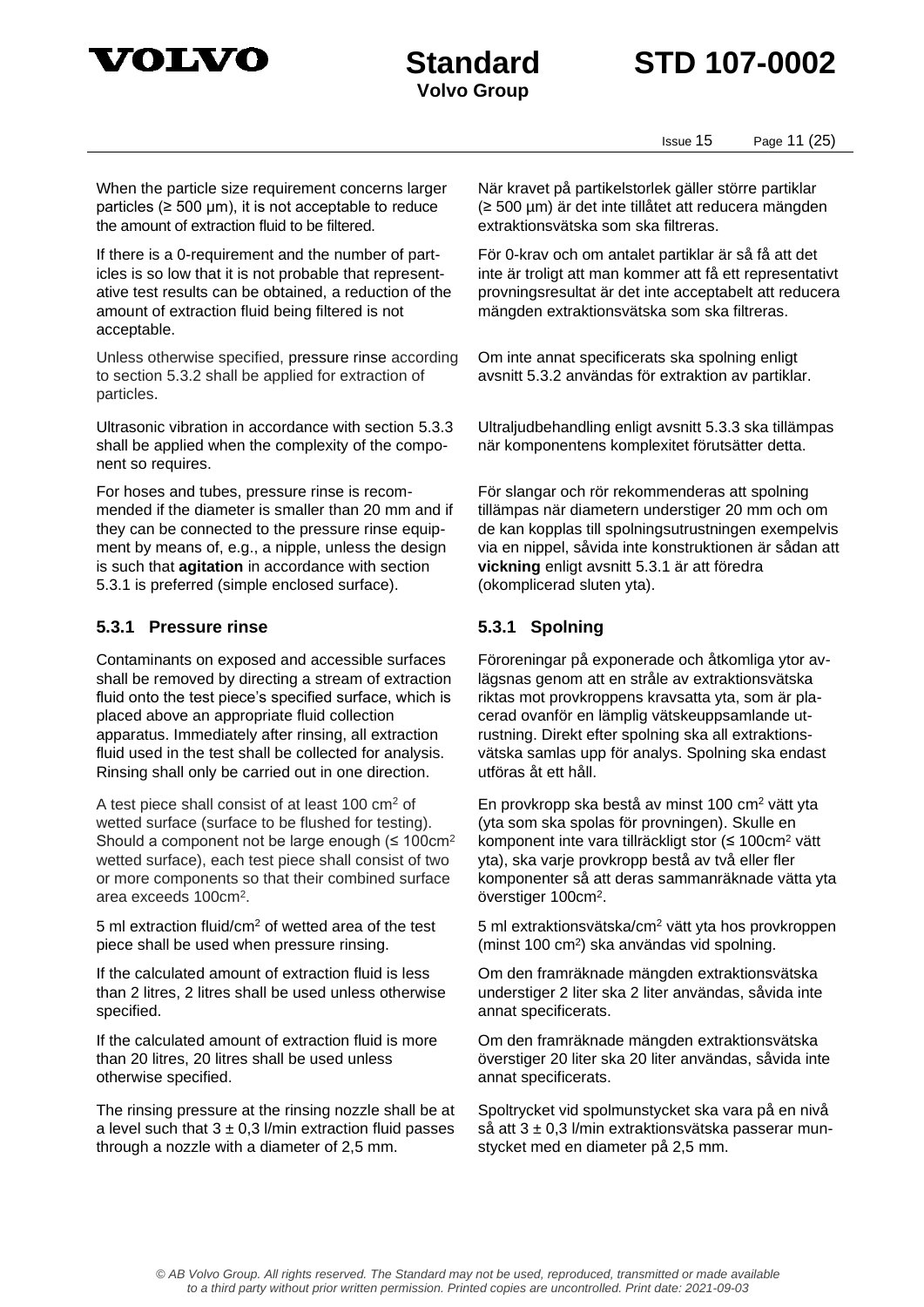



Issue 15 Page 12 (25)

Mechanical equipment with other pressures and rinsing amounts may be used. Such use shall be agreed and specified in documentation.

Note that the test results will not be comparable.

Deviations from this are permitted if it can be proven that it is possible to comply with the requirements in section 5.6 "Confirmation of the particle removal efficacy" when using a different amount of extraction fluid. Should the volume of extraction fluid specified in the requirement deviate from the above, the requirement applies.

**In the requirement, the extraction fluid volume for pressure rinsing shall only be specified if it differs from the standardized volume (5 ml/cm<sup>2</sup> ). However, the amount of extraction fluid used shall always be stated in the protocol.**

Contaminants on wetted surfaces accessible to ultrasonic vibration shall be detached from the surface by immersing the test piece in extraction fluid and applying ultrasonic vibration. Upon removal of the test piece from the ultrasonic bath, the test piece shall be rinsed with, e.g. a rinsing bottle with clean extraction fluid. All extraction fluid used in the test shall then be collected for analysis.

Unless otherwise specified, the following applies when **ultrasonic vibration** has been specified:

The test piece shall be subjected to ultrasonic treatment during 5 min in one position, after which the extraction fluid with the released particles is filtered through a membrane filter.

When a requirement refers to only a portion of the component's surface, the entire component shall be ultrasonically treated and the cleanliness of the specified surface shall be calculated from the obtained results.

The extraction fluid shall be deaerated before the test.

During testing, the test piece shall be immersed in the container with extraction fluid so that the whole test piece is covered.

The container and the test piece shall thereafter be rinsed with unused extraction fluid so that also particles that have got stuck on the test piece or in the container are filtered.

Maskinell utrustning med andra tryck och spolmängder får användas. Detta ska då vara överenskommet och specificerat i dokumentation.

Observera att provningsresultaten inte blir jämförbara.

Avvikelser från detta får göras om man kan påvisa att man med en annan mängd extraktionsvätska kan uppfylla kraven enligt avsnitt 5.6 "Kontroll av partikelavlägsningens effektivitet". Skulle volymen extraktionsvätska som specificerats i kravet avvika från ovanstående är det alltid det som specificerats i kravet som gäller.

**I kravet ska extraktionsvätskevolymen vid spolning endast specificeras om den avviker från den standardiserade volymen (5 ml/cm<sup>2</sup> ). Däremot ska använd mängd extraktionsvätska alltid framgå i protokollet.**

### **5.3.2 Ultrasonic vibration 5.3.2 Ultraljudsvibrationer**

Föroreningar på vätta ytor som är åtkomliga för ultraljudsvibrationer avskiljs från ytan genom att provkroppen sänks ned i extraktionsvätska och utsätts för ultraljudsvibrationer. När provkroppen avlägsnas från ultraljudsbadet ska provkroppen sköljas/spolas av exempelvis med en spolflaska med ren extraktionsvätska och därefter samlas all extraktionsvätska upp för analys.

När **ultraljudsvibrationer** specificerats gäller följande, om inte annat föreskrivits:

Provkroppen ultraljudsbehandlas under 5 min i ett läge, varefter extraktionsvätskan med de lösgjorda partiklarna filtreras genom ett membranfilter.

När ett krav avser en del av en komponents yta ska hela komponenten ultraljudsbehandlas och från detta resultat ska den kravsatta ytans renhet beräknas.

Extraktionsvätskan ska vara urgasad innan provningen.

Vid provning ska provkroppen sänkas ned i behållaren med extraktionsvätska så att hela provkroppen täcks.

Behållaren och provkroppen ska spolas med oanvänd extraktionsvätska så att även partiklar som fastnat på provkroppen eller i behållaren kommer med vid filtreringen.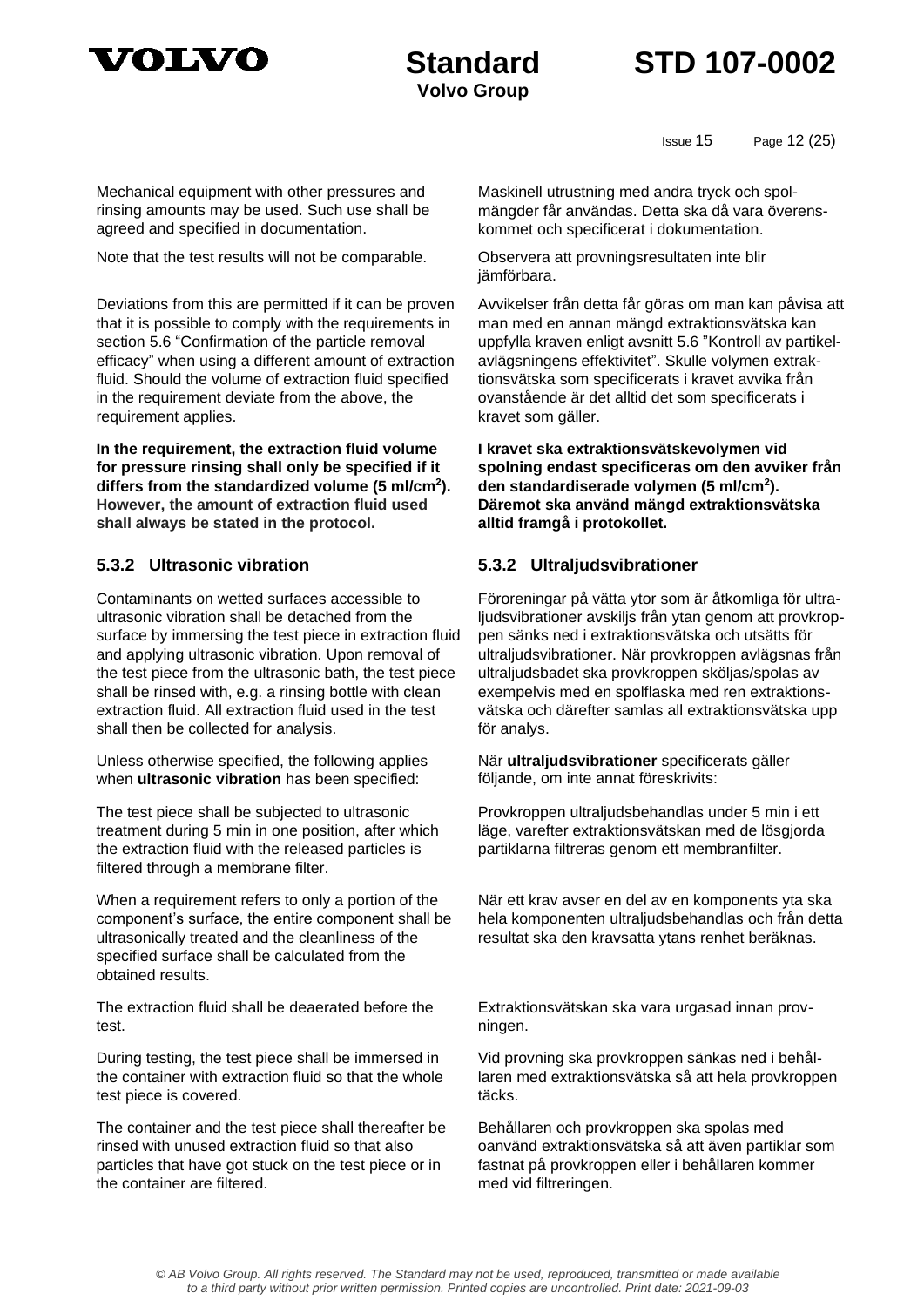

## **Standard STD 107-0002**

Issue 15 Page 13 (25)

The extraction fluid volume used and the wetted surface shall be recorded in the test results report.

### **5.3.3 Agitation 5.3.3 Vickning**

Contaminants contained within simple enclosed surfaces shall be removed by partially filling the test piece with extraction fluid, sealing the openings and agitating the test piece to remove the contaminants from the internal surface and to suspend them (the contaminants) in the extraction fluid. Immediately after agitation, all the extraction fluid used in the test shall be drained and collected for analysis.

Unless otherwise specified, the following applies when **agitation** has been specified:

Each test piece shall be plugged and filled to 25 % of its volume with extraction fluid. The extraction fluid volume shall be specified in the requirement.

The agitation procedure shall be performed twice for each test piece using new extraction fluid for each agitation. The two agitations shall be collected as one sample. The duration of the agitation shall be 2 min/procedure.

The amplitude and frequency shall be adapted so that the extraction fluid gets across the volume, from one side to the other, in such a way that all wetted areas are washed thoroughly a number of times. As an alternative, agitation may be done as follows: Shake the test piece vigorously in all directions to ensure thorough agitation of the extraction fluid in all hollow sections.

### <span id="page-12-0"></span>**5.4 Particle sizing and counting 5.4 Partikelräkning**

The number of particles of all specified sizes collected on the membrane filter shall be counted using an optical microscope or image-analyzing equipment in accordance with ISO 4407 or ISO 16232 with the supplement specified in section 6.7 concerning magnification and resolution.

Regarding the percentage of the filter area size to be calculated, it shall be ensured that the filter area counted is typical for the filter.

The longest linear dimension of a particle shall constitute the particle size.

For particles  $\geq$  500 µm, the largest particle length (ferret max) and largest particle width (ferret min) can be specified. (ISO 16232).

Den använda extraktionsvätskevolymen och den vätta ytan ska redovisas i provningsrapporten.

Föroreningar på enkla inneslutna ytor avlägsnas genom att den provkropp som provas delvis fylls med provningsvätska, öppningarna försluts och provkroppen vickas för att avlägsna föroreningarna från den invändiga ytan och samla upp dem i provningsvätskan. Direkt efter vickningen ska all provningsvätska som är använd för provningen tappas ur och samlas upp för analys.

När **vickning** specificerats gäller följande, om inte annat föreskrivits:

Varje provkropp ska vara igenpluggad och till 25 % av sin volym vara fylld med provningsvätska. Extraktionsvätskevolymen ska vara specificerad i kravet.

Vickningsproceduren ska utföras två gånger för varje provkropp med ny provningsvätska för varje vickning. De båda vickningarna samlas upp som ett prov. Vickningstiden ska vara 2 min/procedur.

Amplitud och frekvens ska anpassas så att provningsvätskan kommer över från ena sidan av volymen till den andra på ett sådant sätt att alla vätta ytor översköljs ett flertal gånger. Som alternativ kan vickning utföras på följande sätt: Skaka provkroppen kraftigt i alla riktningar för att säkerställa att provningsvätskan når alla hålrum.

<span id="page-12-1"></span>Antalet partiklar i alla specificerade storlekar uppsamlade på membranfiltret ska räknas med ett optiskt mikroskop eller en bildanalysutrustning enligt ISO 4407 eller ISO 16232 med det tillägg som föreskrivs enligt avsnitt 6.7 avseende förstoring och upplösning.

Avseende procentandelen av filtrets yta som räknas, ska det säkerställas att den räknade filterytan är representativ för filtret.

Den längsta linjära dimensionen hos en partikel utgör partikelstorleken.

För partiklar ≥ 500 µm kan största partikellängd (ferret max) och största partikelbredd (ferret min) specificeras. (ISO 16232).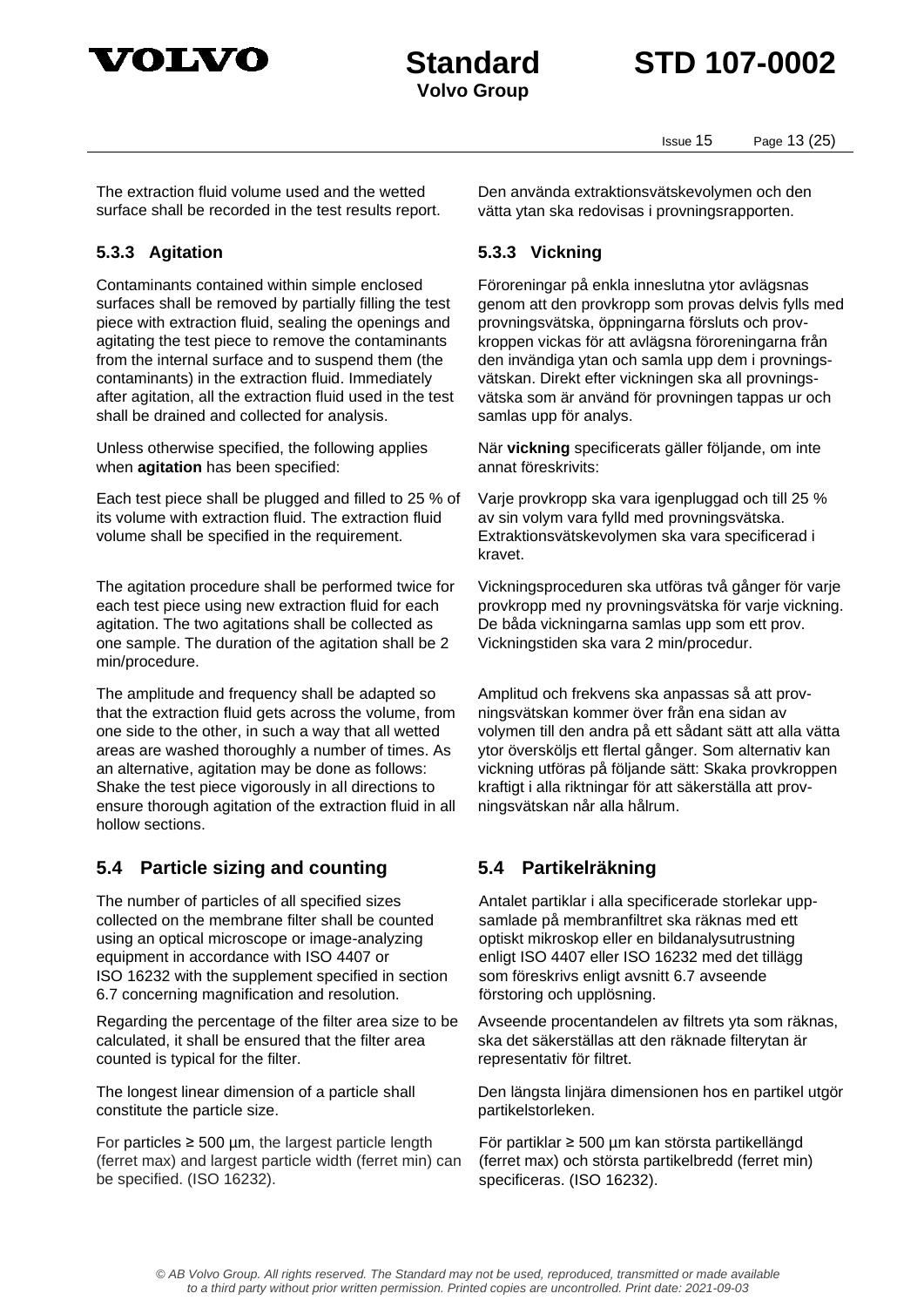



**Volvo Group**

Issue 15 Page 14 (25)

The largest particle and the largest fibre found in the test (both from the test piece and from the test operator) shall be reported with photo and size in the test report if the test result does not fulfil the specified requirement and if the particle size is  $\geq 500$  µm.

All particles and fibers shall be included, also those which may originate from equipment and testing operators.

The test results report shall always specify the type of equipment used for the particle counting as well as the setting (magnification, resolution, etc.).

At least twice a year, verification shall be carried out by counting the entire filter and comparing this result with the result from a reduced counting. To be considered approved, the deviation shall not exceed  $\pm$  15 %.

For image analysis, the equipment shall be calibrated in accordance with the manufacturer's instructions or according to agreement with the Volvo Group company concerned.

### <span id="page-13-0"></span>**5.5 Particle mass 5.5 Partikelvikt**

The particle mass (mass per  $cm<sup>2</sup>$  of wetted surface area, mass per unit of wetted volume, or mass per component) is determined by weighing the amount of particles deposited on the membrane filter after filtration.

Unless otherwise specified, [STD 1026,331](1026331.pdf) shall be used and the dry mass shall be reported.

### <span id="page-13-1"></span>**5.6 Confirmation of the particle removal efficacy**

The purpose of confirming the efficacy of the particulate removal is to verify the test.

The first time a component is tested and/or when the extraction is uncertain, the particle removal efficacy shall be confirmed. If the particle removal efficacy is > 0,10 when calculated in accordance with below, the collection procedure shall be updated in collaboration with the Volvo Group company concerned.

Den största partikeln och den största fibern hos provet (både från provet och provningsoperatören) ska redovisas med foto och storlek i provningsrapporten om provningsresultatet inte uppfylls och när partikelstorleken ≥ 500 µm.

Alla partiklar och fibrer ska räknas med, också sådana som kan härröra från utrustning och provningsoperatör.

Det ska alltid framgå av provningsrapporten vilken typ av utrustning och inställningen av denna som använts för partikelräkningen (förstoring, upplösning, o.s.v.).

Minst två gånger om året ska verifiering ske genom att räkna hela filtret och jämföra detta resultat med resultatet från en reducerad räkning. För att betraktas som godkänd får avvikelsen inte överstiga  $\pm$  15 %.

För bildanalys ska utrustningen kalibreras enligt tillverkarens anvisningar eller enligt överenskommelse med berört Volvokoncernföretag.

**Note:** *For particle nature, ISO 16232 can be used.* **Not:** *För partikelbeskaffenhet kan ISO 16232 användas.*

<span id="page-13-2"></span>Partikelvikten (vikt per cm<sup>2</sup> vätt yta, vikt per enhet vätt volym eller vikt per komponent) bestäms genom att mängden partiklar som avsatts på membranfiltret efter filtrering vägs.

Om inte annat specificerats ska [STD 1026,331](1026331.pdf) tillämpas och torrhalten redovisas.

### <span id="page-13-3"></span>**5.6 Kontroll av partikelavlägsningens effektivitet**

Kontrollen av partikelavlägsningens effektivitet är till för att verifiera provningen.

Första gången en komponent provas och/eller när extraheringen är osäker, ska partikelavlägsningens effektivitet kontrolleras. Om partikelavlägsningens effektivitet visar ett resultat > 0,10 enligt nedan ska uppsamlingsproceduren uppdateras i samarbete med berört Volvokoncernföretag.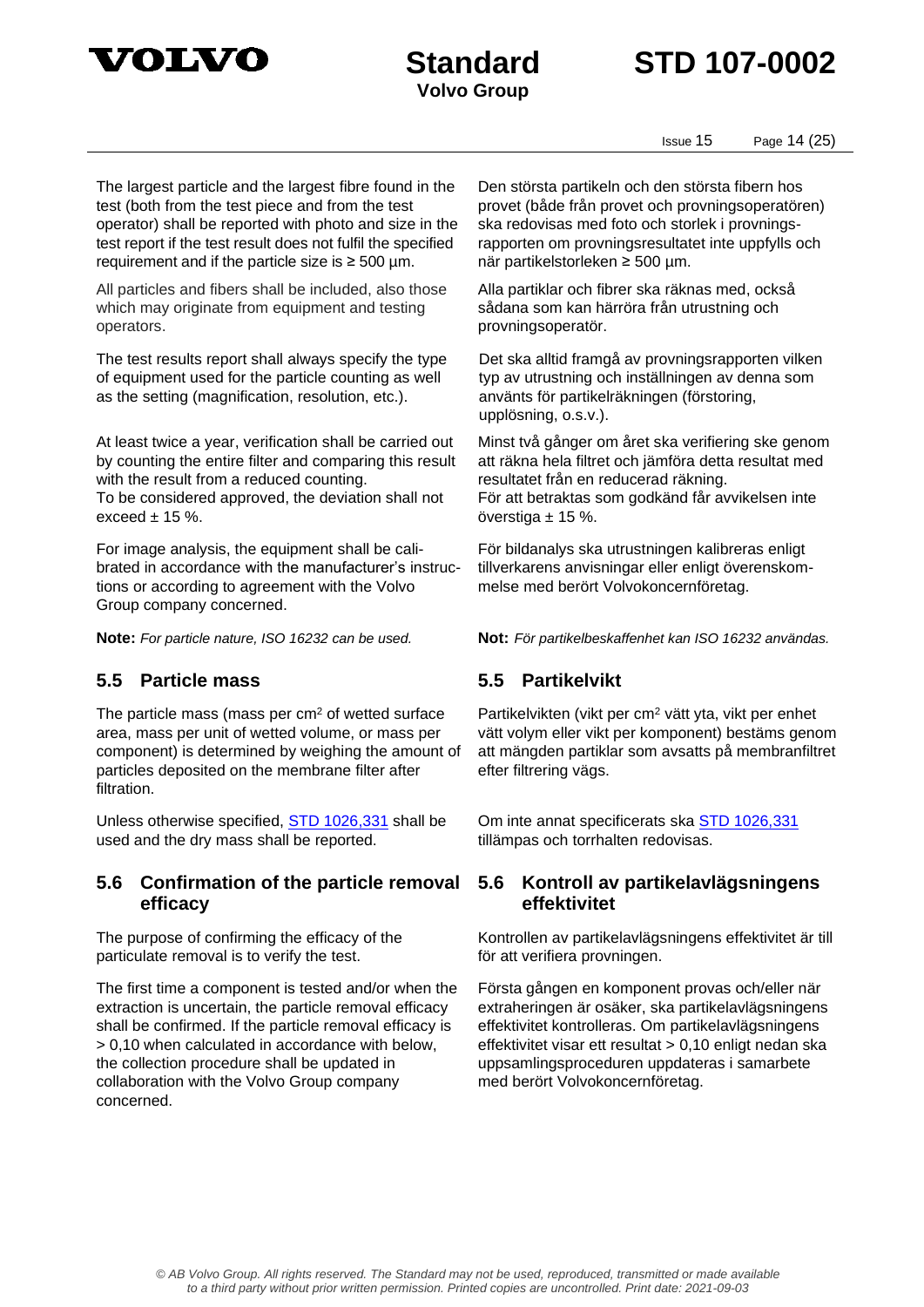

Issue 15 Page 15 (25)

The confirmation shall be performed as follows: Kontrollen utförs enligt följande:

- a) Perform three collection procedures in sequence on the same test piece, using a separate container/filter for each collection (collected sample).
- b) For each of the three collected samples, determine the total number of particles equal to or larger than the specified particle sizes or the total particle mass.
- c) Divide the result of the third sample by the sum of the results for the three samples.
- d) If the calculated value is  $\leq$  0,10, the sample collection procedure is approved.
- e) If the calculated value is  $> 0.10$ , an update of the requirement shall be made in consultation with the Volvo Group representative regarding a larger extraction fluid volume to ensure that the result obtained when calculated in accordance with the above is  $\leq 0.10$ .

### <span id="page-14-0"></span>**6 Apparatus 6 Utrustning**

#### **6.1.1 Pressure-rinsing equipment 6.1.1 Spolningsutrustning**

The pressure-rinsing equipment shall be equipped with a rinsing nozzle with a diameter of 2,5 mm.

The rinsing pressure at the rinsing nozzle shall be at a level such that  $3 \pm 0.3$  l/min extraction fluid passes through a nozzle with a diameter of 2,5 mm.

#### **6.1.2 Ultrasonic tank 6.1.2 Ultraljudsbad**

Ultrasonic tank for use in laboratory or intended for cleaning of small components. Tank volume < 10 litres with ultrasonic effect > 10 W/litre and with 25 kHz frequency.

The required extraction fluid shall be Bonderite C-NE (previous name, Neutrapon 5088) (Henkel). Detergent concentration shall be 25 g/l (2,5%).

- a) Utför tre uppsamlingar i följd på samma provkropp. Använd separat behållare/filter för varje uppsamling (uppsamlat prov).
- b) För vart och ett av de tre uppsamlade proverna bestäm det totala antalet partiklar lika med eller större än de specificerade partikelstorlekarna eller den totala partikelvikten.
- c) Dela det tredje provets resultat med summan av de tre provens resultat.
- d) Om det beräknade värdet är  $\leq 0,10$  är uppsamlingsproceduren godkänd.
- <span id="page-14-3"></span>e) Om det beräknade värdet är > 0,10 ska en uppdatering göras i samråd med Volvokoncernens representant beträffande en större mängd extraktionsvätska så att det framräknade resultatet enligt ovan blir  $\leq 0,10$ .

### <span id="page-14-1"></span>**6.1 Contaminant removal equipment 6.1 Utrustning för partikelavlägsning**

<span id="page-14-4"></span>Spolningsutrustningen ska vara försedd med ett spolmunstycke med en diameter på 2,5 mm.

Spoltrycket vid spolmunstycket ska vara på en nivå så att 3 ± 0,3 l/min extraktionsvätska passerar munstycket med en diameter på 2,5 mm.

Ultraljudsbad för laboratoriebruk eller avsett för tvätt av små komponenter. Badvolym < 10 liter med ultraljudseffekt > 10 W/liter och 25 kHz frekvens.

### <span id="page-14-2"></span>**6.2 Extraction fluid 6.2 Extraktionsvätska**

<span id="page-14-5"></span>Föreskriven extraktionsvätska är vatten med Bonderite C-NE 5088 (tidigare namn, Neutrapon 5088) (Henkel). Tvättmedelskoncentrationen ska vara 25 g/l (2,5%).

© AB Volvo Group. All rights reserved. The Standard may not be used, reproduced, transmitted or made available to a third party without prior written permission. Printed copies are uncontrolled. Print date: 2021-09-03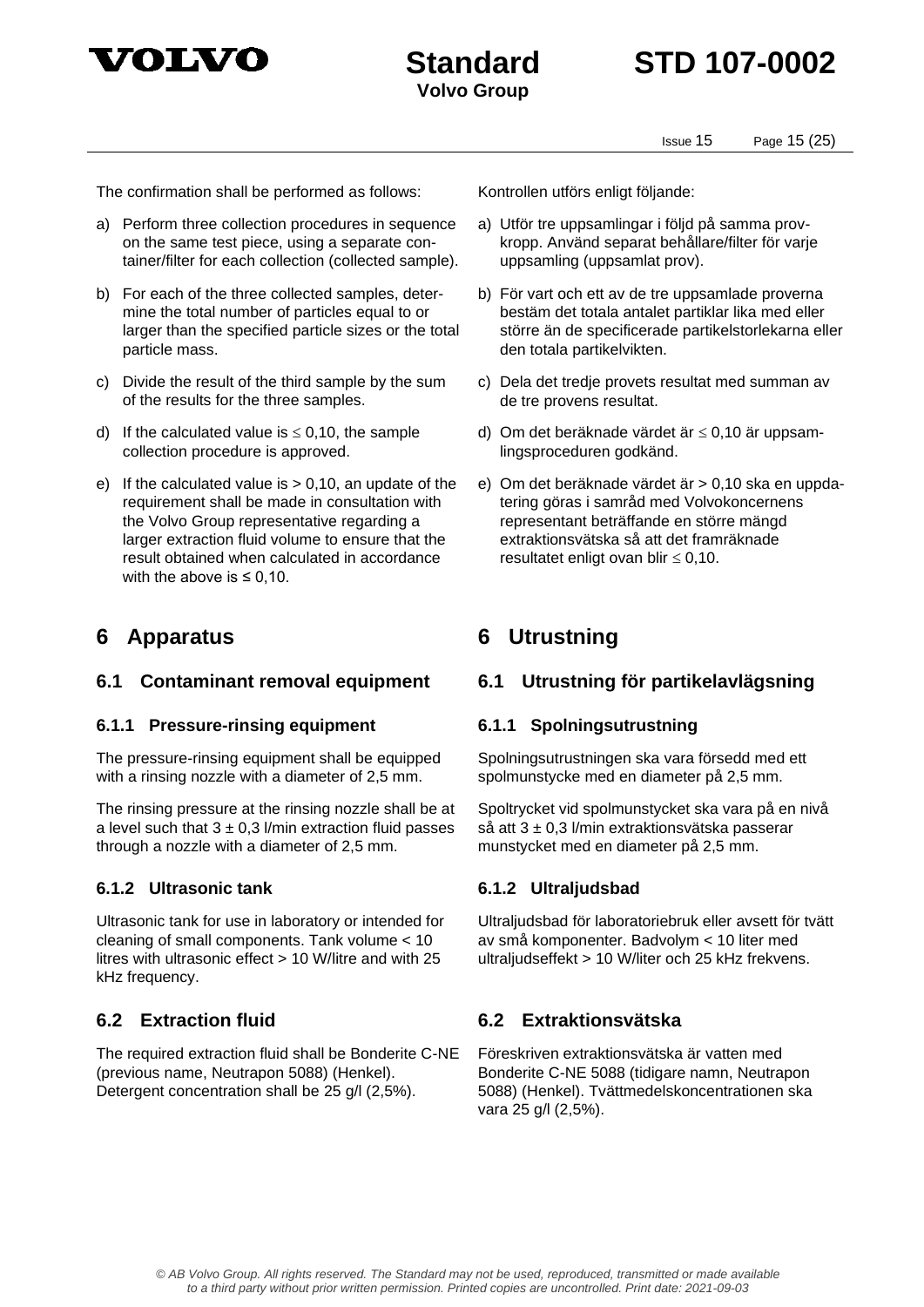



Issue 15 Page 16 (25)

The temperature of extraction fluid shall be  $55 + 5 °C$ .

The extraction fluid shall be at least as clean as if filtered through a filter with a pore size of 0,5 µm.

### <span id="page-15-0"></span>**6.3 Extraction fluid collection apparatus**

Funnel or other type of equipment for collecting extraction fluid before filtering. The equipment may be connected directly to the filter holder.

### <span id="page-15-1"></span>**6.4 Filter holder 6.4 Filterhållare**

### <span id="page-15-2"></span>**6.5 Membrane filter 6.5 Membranfilter**

The membrane filter shall have a maximum pore size corresponding to 25 % of the smallest analyzed particle size (15 µm particles give a maximum pore size of 3,75 µm).

In case of particle weight requirements the membrane filter shall have a pore size of 1,25  $\mu$ m.

Device intended for sucking extraction fluid through the membrane filter for collection of particles.

### <span id="page-15-4"></span>**6.7 Microscope 6.7 Mikroskop**

For manual particle counting in a microscope, the magnification shall be at least 200x for particles ≥ 5 µm and at least 100x for particles ≥ 15 µm. The magnification used shall be stated in the test results report.

"To determine particle sizes sufficiently accurately, the longest dimension of a particle requiring analysis shall be reproduced on **10 pixels** of the camera image. In a standard analysis where the smallest particles to be measured are 50 μm in size, this therefore results in the necessary pixel resolution of maximum 5 μm/pixel.

When smaller particles, such as 5 μm or 15 μm, shall be measured, they shall be reproduced on 5 pixels (ISO 16232, 9.2.3.4). This means that the resolution required for 5 µm particles is 1 µm/ pixel.

Temperaturen på extraktionsvätskan ska vara  $55 + 5$  °C.

Extraktionsvätskan ska vara minst så ren som om den filtrerats genom ett filter med 0,5 µm porstorlek.

### <span id="page-15-5"></span>**6.3 Utrustning för uppsamling av extraktionsvätska**

<span id="page-15-6"></span>Tratt eller annan utrustning för uppsamlande av extraktionsvätska innan denna ska filtreras. Utrustningen får vara ansluten direkt till filterhållaren.

Filter holder sized to fit the membrane filter. Filterhållare som är avpassad till membranfiltret.

<span id="page-15-7"></span>Membranfiltret ska ha en maximal porstorlek av 25 % av minsta analyserade partikelstorlek (partiklar i storleken 15 µm ger en maximal porstorlek av 3,75 µm).

<span id="page-15-8"></span>För partikelviktskrav ska membranfiltret ha en porstorlek av 1,25 µm.

### <span id="page-15-3"></span>**6.6 Vacuum device 6.6 Vakuumutrustning**

<span id="page-15-9"></span>Utrustning för att suga extraktionsvätska genom membranfiltret för uppsamling av partiklar.

För manuell partikelräkning i mikroskop ska förstoringen vara minst 200x för partiklar ≥ 5 µm och minst 100x för partiklar ≥ 15 µm. Använd förstoring ska redovisas i provningsrapporten.

"För att bestämma partikelstorlekar tillräckligt noggrant, ska den längsta dimensionen hos en partikel som kräver analys reproduceras på 10 pixlar av kamerabilden. I en standardanalys där de minsta partiklarna som ska mätas är 50 μm i storlek resulterar det därför i den nödvändiga pixelupplösningen på högst 5 μm/pixel.

När mindre partiklar, t.ex. 5 μm eller 15 μm, ska mätas, ska de reproduceras på 5 pixlar (ISO 16232, 9.2.3.4). Detta medför att upplösningen som krävs för 5 μm partiklar är 1 μm/pixel.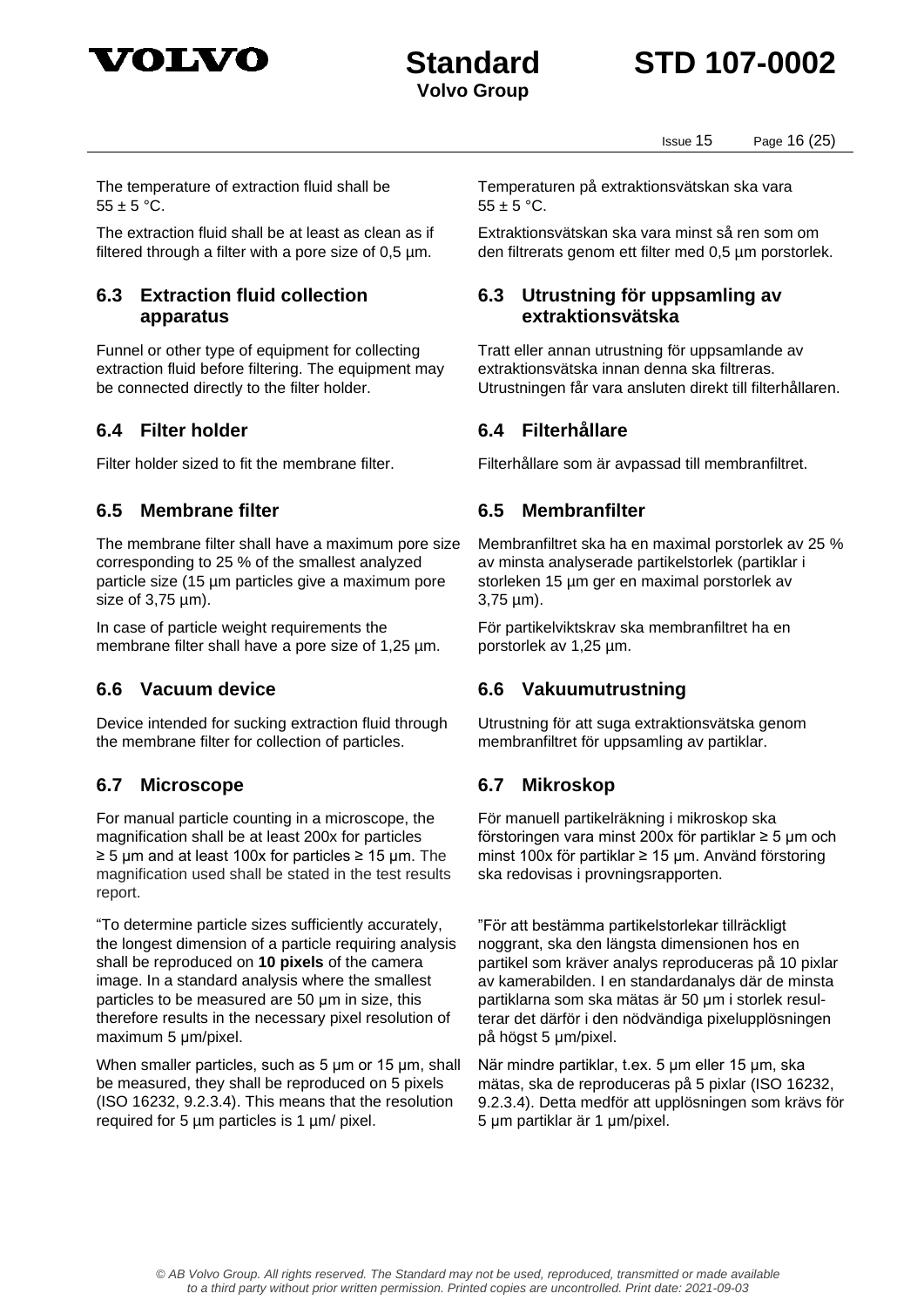

## **Standard STD 107-0002**

Issue 15 Page 17 (25)

For image analysis, the equipment shall be calibrated in accordance with the manufacturer's instructions or according to agreement with the Volvo Group company concerned.

### <span id="page-16-0"></span>**6.8 Analytical scale 6.8 Analysvåg**

Analytical scale with a measuring accuracy of 0,5 mg.

For approved result, **none of the three test pieces may exceed the specified requirement**.

The test results shall be reported as specified in the requirement.

A test report form is available in the Appendix A below.

- Where and when the test was performed and by whom
- Identification of the component being tested, including the Volvo Group part no., where in the process the test piece comes from and the number of components/test pieces analyzed
- Method used for contaminant collection − Uppsamlingsmetod
- 
- Data about extraction fluid, including product brand and designation of detergent, its concentration and temperature
- − Membrane filter data including type of filter, pore size and brand with designation
- 
- 
- 
- − Requirements and test results − Krav och provresultat
- 
- − Rinsing fluid/extraction fluid volume used/analyzed and the wetted surface
- − In the case of maximum particle size requirements, the largest detected particle and the

För bildanalys ska utrustningen kalibreras enligt tillverkarens anvisningar eller enligt överenskommelse med berört Volvokoncernföretag.

<span id="page-16-3"></span><span id="page-16-2"></span>Analysvåg med en mätnoggrannhet på 0,5 mg.

### <span id="page-16-1"></span>**7 Test report 7 Provningsrapport**

#### För godkänt resultat **får ingen av de tre provkropparna överstiga specificerat krav**.

Provningsresultatet ska redovisas på samma sätt som kravet har specificerats.

En provningsrapportsblankett finns i Bilaga A nedan.

The test report shall include: Provningsrapporten ska omfatta:

- Var och när provningen har utförts och av vem
- Identifikation av den provade komponenten omfattande Volvokoncernens artikelnummer, var i processen provkroppen tagits ut, och antal komponenter/provkroppar som testats
- 
- Data about collection equipment − Data om uppsamlingsutrustningen
	- − Data om extraktionsvätskan omfattande tvättmedlets fabrikat och beteckning, dess koncentration och temperatur
	- Membranfiltrets data inkluderande typ av filter, porstorlek och fabrikat med beteckning
- − Analysis equipment (microscope) and settings − Analysutrustning (mikroskop) och inställningar
- − Particle counter threshold value − Partikelräknarens tröskelvärde
- − Result of blank test − Resultat från blankprov
	-
- The size of the largest particle found − Storleken på största funna partikel
	- − Använd/analyserad sköljvätske/extraktionsvätskevolym och den vätta ytan
	- − Vid krav på maximal partikelstorlek ska den största påträffade partikeln och den största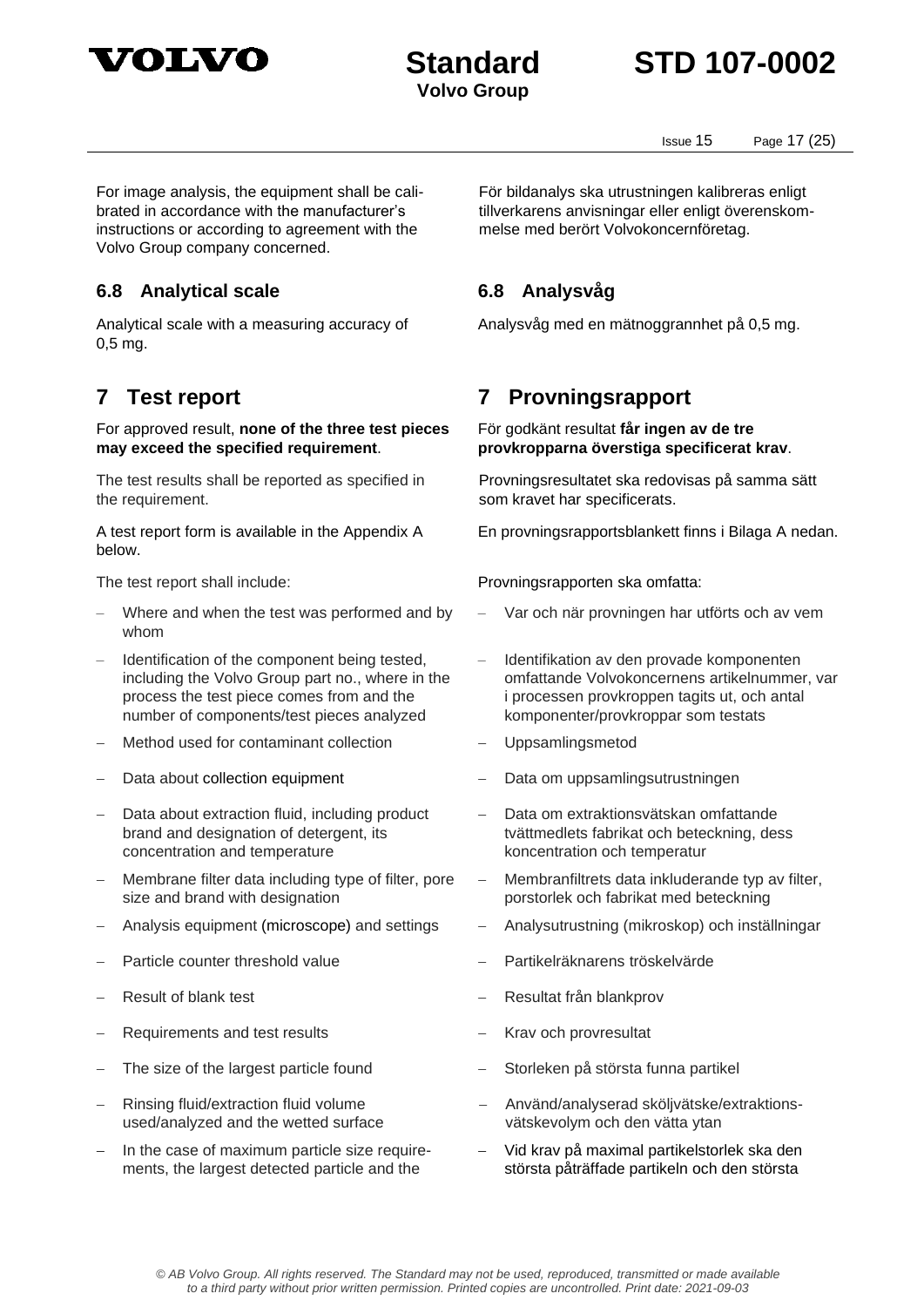



**Volvo Group**

Issue 15 Page 18 (25)

largest detected fibre of the sample shall be shown by photo and size in the test report.

− If the particle or fibre size is ≥ 500 µm and/or the requirement is not met, the largest particle and the largest fibre for which the size is shown shall be documented with photographs.

påträffade fibern hos provet redovisas med foto och storlek i provningsrapporten.

− Om partikel- eller fiberstorleken är ≥ 500 µm och/eller om kravet inte uppfylls ska fotografier på den största partikeln och den största fibern där storleken framgår finnas med.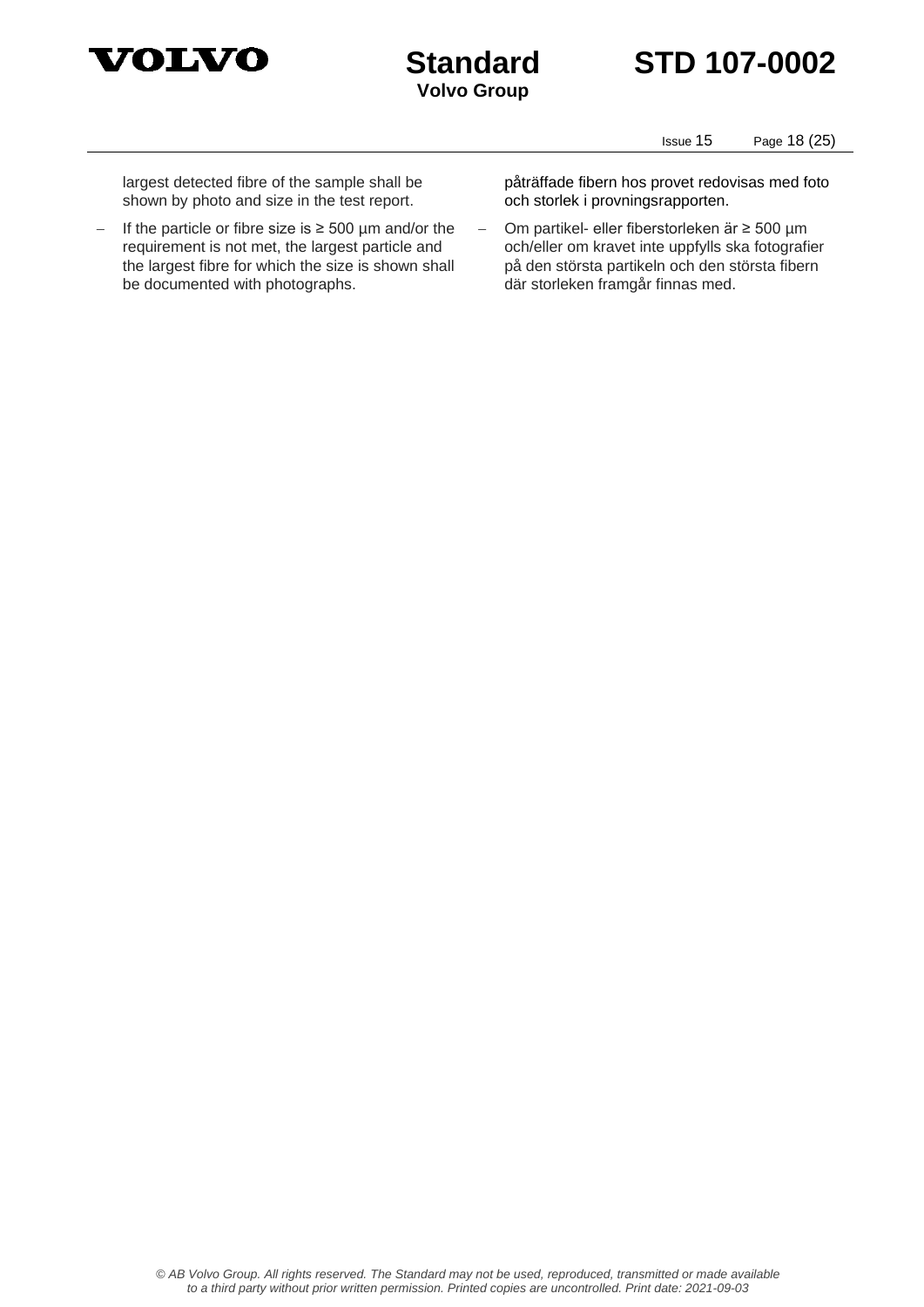

**Volvo Group**

Issue 15 Page 19 (25)

### <span id="page-18-0"></span>**Appendix A – Test report form Bilaga A –**

An example of a test report form is attached. Other types of test reports may be used, provided all information required for interpreting the test result is included.

# <span id="page-18-1"></span>**Provningsrapportsblankett**

Ett exempel på provningsrapportsblankett finns bifogat. Andra utföranden får användas förutsatt att nödvändig information för att tolka provningsresultatet finns med.

[Link to a test report form](https://tech.volvo.net/webstdadmin/streamDoc?pDocumentId=76940)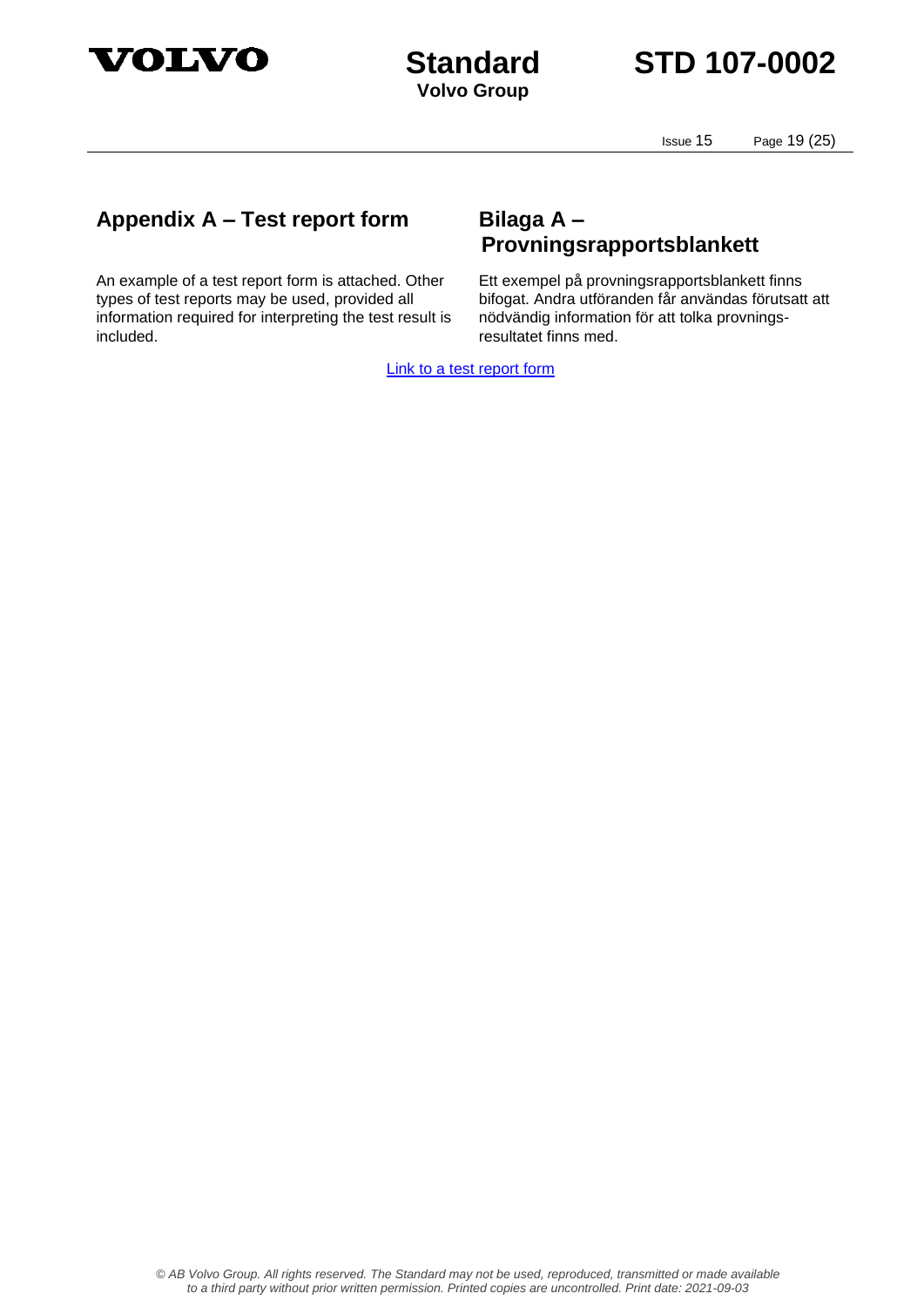

**Volvo Group**

Issue 15 Page 20 (25)

### <span id="page-19-0"></span>**Appendix B – Alternative methods for requirement-setting**

This section describes alternative methods for specifying requirements which are not used (particles/component, particle mass/component, particles/size range and the G-method).

### **1 Number of particles equal to or larger than specified sizes on specific component, alternative 2**

Table 5 shows an example where the maximum numbers of particles equal to or larger than specified sizes on the wetted surface of the component have been specified in the corresponding boxes (here designated X, Y and Z).

For particle sizes, see the requirements in section 5 "Underlying cleanliness requirements".

### <span id="page-19-1"></span>**Bilaga B – Alternativ kravsättning**

I detta avsnitt har alternativ för att kravsätta som inte används längre placerats (partiklar/komponent, partikelvikt/komponent, partiklar/intervall och Gmetoden).

### **1 Antal partiklar lika med eller större än specificerade storlekar på specifik komponent, alternativ 2**

Tabell 5 visar ett exempel där de maximala antalen partiklar som är lika med eller större än specificerade storlekar på komponentens vätta yta har specificerats i motsvarande rutor (här betecknade X, Y och Z).

Partikelstorlekarna framgår av kraven i avsnitt 5 "Underliggande renhetskrav".

Table 5 Indication in design-engineering documentation Tabell 5 Angivelse i konstruktionsteknisk dokumentation

| CLEANLINESS REQUIREMENT STD 107-0002                           |    |     |     |  |  |
|----------------------------------------------------------------|----|-----|-----|--|--|
| <b>MAX NUMBER OF PARTICLES ON</b><br><b>COMPONENT</b><br>$N_c$ |    |     |     |  |  |
| <b>PARTICLE SIZE</b><br>$\geq \mu m$                           | 15 | 100 | 500 |  |  |
| cm <sup>2</sup><br><b>WETTED SURFACE</b>                       |    |     |     |  |  |

#### **2 Particulate concentration in the wetted volume, reported as a scale number together with a G-number, alternative 3**

Table 6 shows an example where the maximum numbers of particles equal to or larger than specified sizes/ml of wetted volume have been specified as a scale number in accordance with table 7.

When specifying a requirement, the letters X, Y and Z shall be replaced by scale numbers (00 to >28) from table 7. However, when the maximum numbers of particles in the different particle sizes are calculated, the corresponding number of particles/ml shall be used.

#### **2 Partikelkoncentration i den vätta volymen, redovisad som en renhetsnivå tillsammans med ett G-tal, alternativ 3**

Tabell 6 visar ett exempel där de maximala antalen partiklar som är lika med eller större än specificerade storlekar/ml vätt volym specificerats som en renhetsnivå enligt tabell 7.

När man specificerar ett krav, ska bokstäverna X, Y och Z ersättas med renhetsnivåer (00 till >28) från tabell 7. Men när det maximala antalet partiklar i olika partikelstorlekar beräknas, ska motsvarande antal partiklar/ml användas.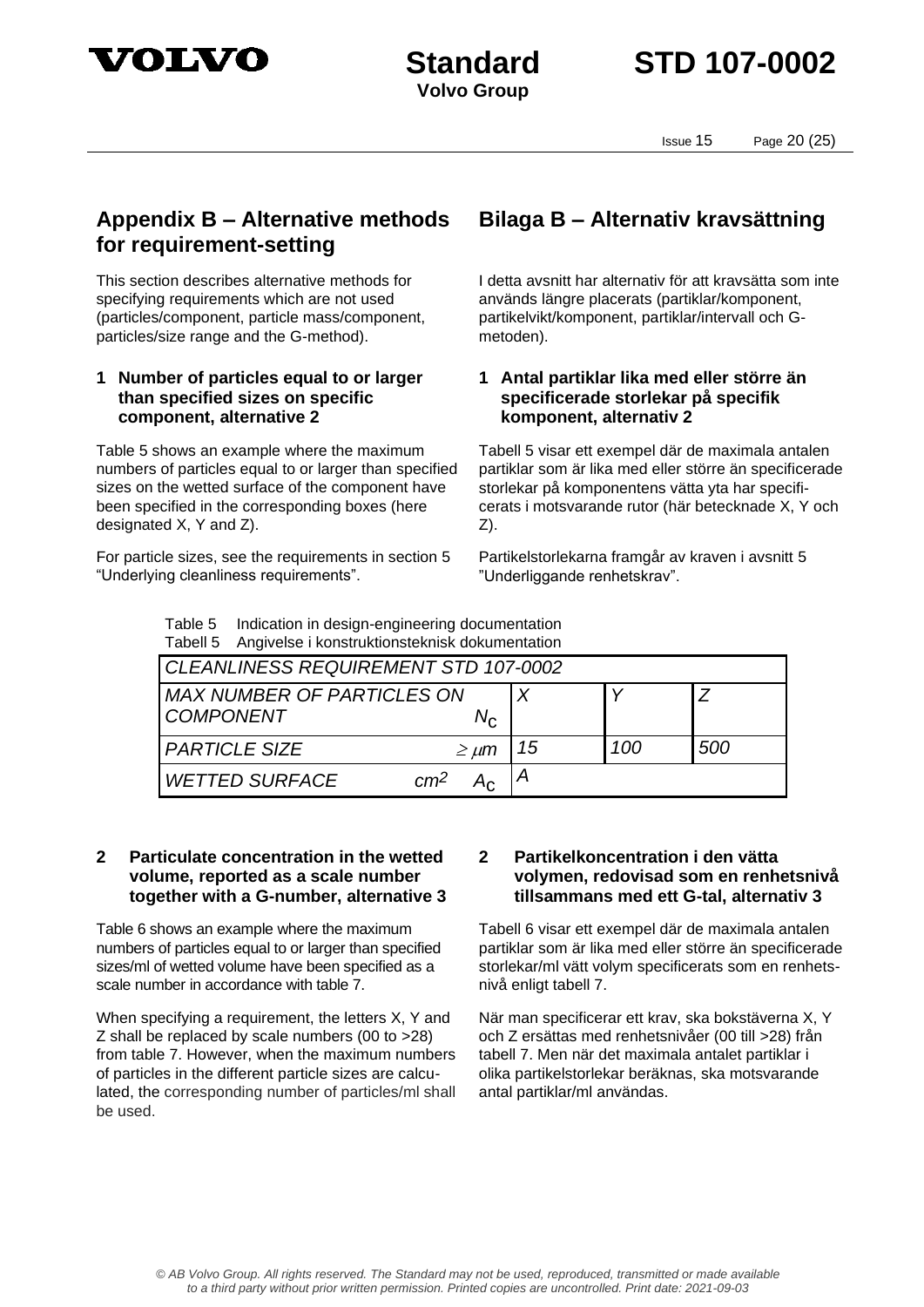

**Standard STD 107-0002**

Issue 15 Page 21 (25)

| Table 6<br>Tabell 6 | Indication in design-engineering documentation<br>Angivelse i konstruktionsteknisk dokumentation |                                |     |     |     |  |
|---------------------|--------------------------------------------------------------------------------------------------|--------------------------------|-----|-----|-----|--|
|                     | <b>CLEANLINESS REQUIREMENT STD 107-0002</b>                                                      |                                |     |     |     |  |
|                     | <b>SCALE NUMBER</b>                                                                              | $C_{\mathrm{S}}$               | Χ   |     |     |  |
|                     | <b>PARTICLE SIZE</b>                                                                             | $\geq \mu m$                   | 15  | 100 | 500 |  |
| <b>G-NUMBER</b>     |                                                                                                  | $ml/cm2$ G                     | 0,3 |     |     |  |
|                     | <b>WETTED SURFACE</b>                                                                            | cm <sup>2</sup> A <sub>c</sub> | Α   |     |     |  |

The scale number  $C_s$  shall be specified for the whole system. The maximum accepted number of particles, in the different particle sizes, for the components specified per unit of surface area (cm<sup>2)</sup> is calculated as:

Renhetsnivån C<sup>s</sup> specificeras för hela systemet. Max tillåtet antal partiklar för de olika partikelstorlekarna hos komponenterna specificerade per ytenhet (cm<sup>2)</sup> beräknas på följande sätt:

$$
\frac{N_C}{A_C} = C_S x G
$$

where

 $C_{\rm s}$  = particle concentration of the system (the maximum accepted number of particles ≥ specified sizes/ml

 $G = G$ -number (ml/ cm<sup>2</sup>)

 $A_{\rm C}$  = wetted surface of the component (cm<sup>2</sup>)

 $N_c$  = maximum accepted number of particles, in the different particle sizes, for the component

Normally, a system's requirement is determined by the person responsible for the cleanliness of the system and is specified as a scale number together with a G-number. This requirement is normally communicated as the number of particles of specified particle sizes per  $cm<sup>2</sup>$  (alternative 2).

där

- $C_{\rm s}$  = systemets partikelkoncentration (maximalt tillåtet antal partiklar ≥ specificerade storlekar/ml)
- $G =$  G-tal (ml/ cm<sup>2</sup>)
- A<sub>c</sub> = komponentens vätta yta (cm<sup>2</sup>)

*N*<sub>C</sub> = max tillåtet antal partiklar för de olika partikelstorlekarna hos komponenten

Normalt bestäms kravet för ett system av den person som är ansvarig för systemets renhet som en renhetsnivå tillsammans med ett G-tal. Vanligtvis kommuniceras detta krav som antalet partiklar i angivna partikelstorlekar per cm<sup>2</sup>(alternativ 2).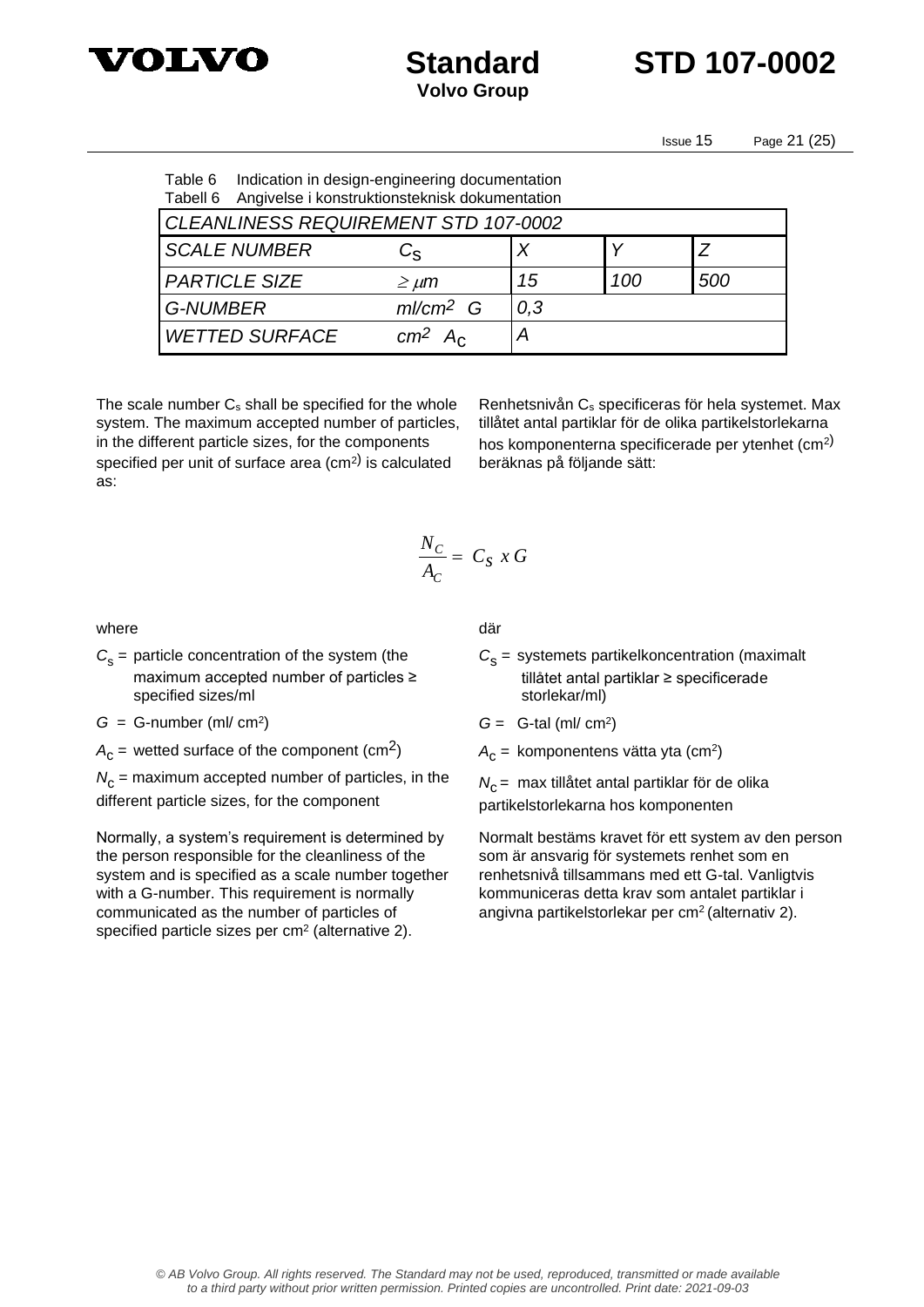



Issue 15 Page 22 (25)

| Table/Tabell 7                         |                 |                 |  |  |  |  |
|----------------------------------------|-----------------|-----------------|--|--|--|--|
| Number of particles/ml, C <sub>S</sub> |                 |                 |  |  |  |  |
| Antal partiklar/ml, C <sub>s</sub>     |                 |                 |  |  |  |  |
| More than                              | Up to and incl. | Scale number    |  |  |  |  |
| Fler än                                | T.o.m.          | Renhetsnivå     |  |  |  |  |
| 2 500 000                              |                 | >28             |  |  |  |  |
|                                        | 2 500 000       | 28              |  |  |  |  |
|                                        | 1 300 000       | 27              |  |  |  |  |
|                                        | 640 000         | 26              |  |  |  |  |
|                                        | 320 000         | 25              |  |  |  |  |
|                                        | 160 000         | 24              |  |  |  |  |
|                                        | 80 000          | $\overline{23}$ |  |  |  |  |
|                                        | 40 000          | 22              |  |  |  |  |
|                                        | 20 000          | 21              |  |  |  |  |
|                                        | 10 000          | 20              |  |  |  |  |
|                                        | 5 0 0 0         | 19              |  |  |  |  |
|                                        | 2 500           | 18              |  |  |  |  |
|                                        | 1 300           | $\overline{17}$ |  |  |  |  |
|                                        | 640             | 16              |  |  |  |  |
|                                        | 320             | 15              |  |  |  |  |
|                                        | 160             | $\overline{14}$ |  |  |  |  |
|                                        | 80<br>40        | 13<br>12        |  |  |  |  |
|                                        |                 | 11              |  |  |  |  |
|                                        | 20<br>10        | 10              |  |  |  |  |
|                                        | 5               | 9               |  |  |  |  |
|                                        | 2,5             | 8               |  |  |  |  |
|                                        | 1,3             | $\overline{7}$  |  |  |  |  |
|                                        | 0,64            | 6               |  |  |  |  |
|                                        | 0,32            | 5               |  |  |  |  |
|                                        | 0, 16           | 4               |  |  |  |  |
|                                        | 0,08            |                 |  |  |  |  |
|                                        | 0,04            | $\frac{3}{2}$   |  |  |  |  |
|                                        | 0,02            | $\mathbf 1$     |  |  |  |  |
|                                        | 0,01            | 0               |  |  |  |  |
|                                        | 0               | 00              |  |  |  |  |

Table 8 shows an example where additional data compared to table 6 are reported and entered in the requirement.

Additional data shall only be specified when they differ from what is specified in section 6 "Underlying cleanliness requirements".

Tabell 8 visar ett exempel där ytterligare data jämfört med tabell 6 redovisas och skrivs in i kravet.

Ytterligare data ska endast specificeras när dessa avviker från det som specificerats i avsnitt 6 "Underliggande renhetskrav".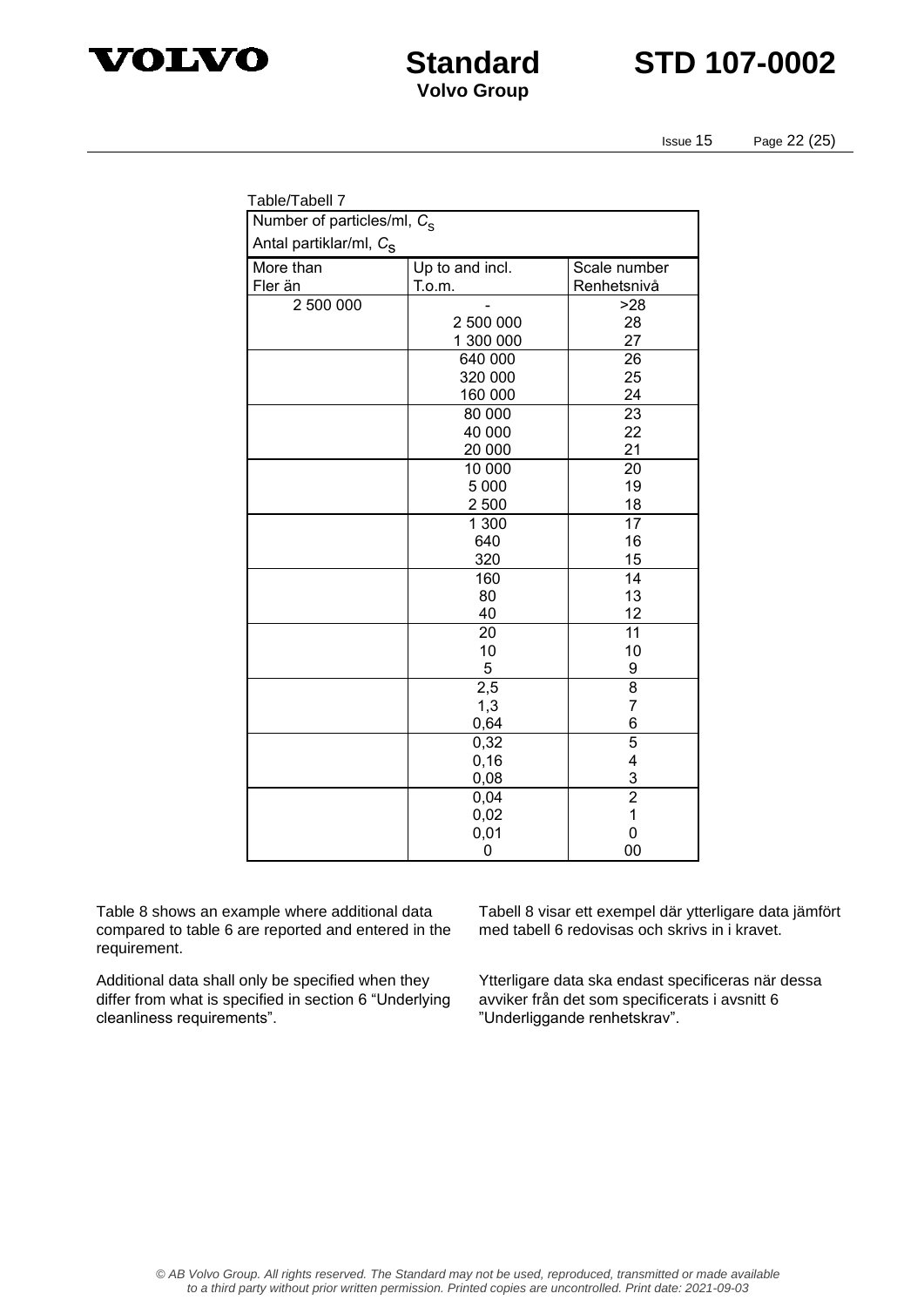



Issue 15 Page 23 (25)

| Table 8<br>Tabell 8                         | Indication in design-engineering documentation<br>Angivelse i konstruktionsteknisk dokumentation |     |     |     |  |  |  |
|---------------------------------------------|--------------------------------------------------------------------------------------------------|-----|-----|-----|--|--|--|
| <b>CLEANLINESS REQUIREMENT STD 107-0002</b> |                                                                                                  |     |     |     |  |  |  |
| <b>SCALE NUMBER</b>                         | $C_{\rm S}$                                                                                      | X   | Υ   | Z   |  |  |  |
| <b>PARTICLE SIZES</b>                       | $\geq \mu m$                                                                                     | 15  | 100 | 500 |  |  |  |
| <b>G-NUMBER</b>                             | $ml/cm2$ G                                                                                       | 0,3 |     |     |  |  |  |
| <b>WETTED SURFACE</b>                       | cm <sup>2</sup> A <sub>c</sub>                                                                   | А   |     |     |  |  |  |
| <b>EXTRACTION FLUID</b>                     |                                                                                                  | В   |     |     |  |  |  |
| PORE SIZE OF FILTER FOR                     |                                                                                                  | C   |     |     |  |  |  |
| <b>EXTRACTION FLUID</b>                     | иm                                                                                               |     |     |     |  |  |  |
| <b>RINSING PRESSURE</b>                     | kPa                                                                                              | D   |     |     |  |  |  |
| RINSING NOZZLE DIAMETER mm                  |                                                                                                  | E   |     |     |  |  |  |
| PORE SIZE OF FILTER FOR                     |                                                                                                  | F   |     |     |  |  |  |
| <b>SAMPLE MAX</b>                           | иm                                                                                               |     |     |     |  |  |  |

### **3 Number of particles and particle concentration of components, reported in size ranges, alternative 4**

Table 9 shows an example where the number of particles/cm<sup>2</sup> wetted surface is specified in particle size ranges.

#### **3 Partikelantal och partikelkoncentration hos komponenter, redovisat i storleksintervall, alternativ 4**

Tabell 9 visar ett exempel där maximala antalet partiklar/cm2 vätt yta visas i specificerade partikelstorleksintervaller.

Table 9 Indication in design-engineering documentation Tabell 9 Angivelse i konstruktionsteknisk dokumentation

| <b>CLEANLINESS REQUIREMENT STD 107-0002</b> |                                |                     |                        |                     |  |
|---------------------------------------------|--------------------------------|---------------------|------------------------|---------------------|--|
| MAX NUMBER OF PARTICLES/cm <sup>2</sup>     |                                |                     |                        |                     |  |
|                                             | $N_{C}/A_{C}$                  |                     |                        |                     |  |
| <b>PARTICLE SIZE RANGES</b>                 | $\mu$ m                        | $15 \le x \le 50$   | $50 \le x \le 100$     | $100 \le x \le 200$ |  |
| MAX NUMBER OF PARTICLES/cm <sup>2</sup>     |                                |                     |                        |                     |  |
|                                             | $N_C/A_C$                      |                     |                        |                     |  |
| <b>PARTICLE SIZE RANGES</b>                 | $\mu$ m                        | $200 \le x \le 500$ | $500 \leq x \leq 1000$ | $1000 \leq x$       |  |
| <b>WETTED SURFACE</b>                       | cm <sup>2</sup> A <sub>c</sub> |                     |                        |                     |  |

Size ranges may also be used to specify the maximum number of particles per wetted surface (alternative 2 above, section 4.3) and for particle concentration reported as a scale number together with a G-number (alternative 3 above).

Storleksintervall får också användas för att specificera max antal partiklar per vätt yta (alternativ 2 ovan, avsnitt 4.3) och för partikel-koncentration redovisad som en renhetsnivå tillsammans med ett G-tal (alternativ 3 ovan).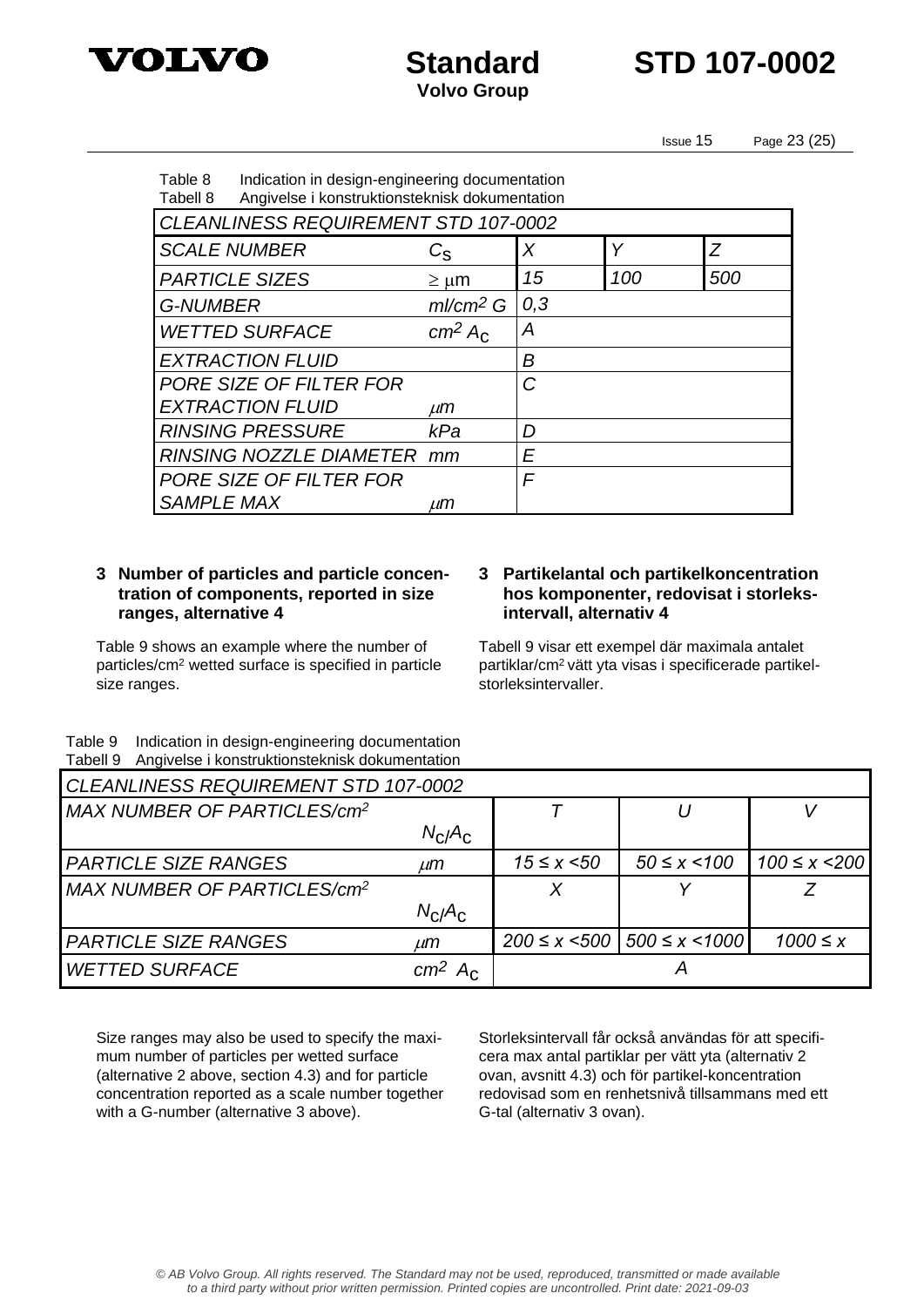

Issue 15 Page 24 (25)

#### **4 G-number calculation 4 Beräkning av G-tal**

For every component, the area of the surface exposed to the system medium, i.e. the wetted surface, shall be established. These wetted surfaces are summarized to obtain the total wetted surface for the system,  $A_{\rm S}^{\phantom{\dag}}$  (cm<sup>2</sup>).

Determine the wetted volume of the system (the volume of the medium of the system) *V*<sub>s</sub> (ml).

The G-number is obtained using the following equation:

För varje komponent bestäms storleken på den yta som kommer i kontakt med mediet i systemet, d.v.s. den vätta ytan. Dessa vätta ytor summeras för att få den totala vätta ytan för systemet, A<sub>s</sub> (cm<sup>2</sup>).

Bestäm systemets vätta volym (systemets medievolym) *V*s (ml).

G-talet beräknas enligt följande ekvation:

$$
G = \frac{V_s}{A_s} \text{ (ml/cm²)}
$$

Normally, the scale number (table 7) and G-number for the system are calculated and decided by the person responsible for the system concerned. The cleanliness requirement for the components belonging to the system is calculated from the decided scale number for the system and the Gnumber, and is preferably specified in accordance with alternative 1, section 4.2 (number of particles of specified sizes/cm<sup>2</sup> ).

### **5.1 Cleanliness of single components specified/reported as particle concentration and G-number**

The number of particles specified/measured is converted into the particle concentration of the component's wetted volume. By means of the G-number, the cleanliness requirement for the component is linked to the cleanliness requirement for the system to which the component belongs.

The particle concentration for the total system, *C*<sup>s</sup> (particles/ml), is calculated for each specified particle size as the number of specified/counted particles in the total system, *N*s, divided by the wetted surface of the system, *A*s, and the *G*-number.

Normalt beräknas och beslutas renhetsnivå (tabell 7) och G-tal för systemet av den som är ansvarig för det berörda systemet. Renhetskravet för komponenterna som tillhör systemet beräknas från den beslutade renhetsnivån för systemet och G-talet och specificeras lämpligast enligt alternativ 1, avsnitt 4.2 (antalet partiklar i specificerade storlekar/cm<sup>2</sup> ).

### **5.1 Renhet hos enskilda komponenter specificerade/redovisade som partikelkoncentration och G-tal**

Antalet partiklar specificerade/uppmätta räknas om till partikelkoncentrationen hos komponentens vätta volym. Med G-talet kopplas renhetskravet för komponenten till renhetskravet för systemet som komponenten tillhör.

Partikelkoncentrationen för hela systemet, *C*<sup>s</sup> (partiklar/ml), beräknas för varje kravsatt partikelstorlek genom att antalet specificerade/räknade partiklar hos hela systemet, *N*<sup>s</sup> divideras med systemets vätta yta *A*<sup>s</sup> och *G*-talet.

$$
C_s = \frac{N_s}{A_s \times G}
$$